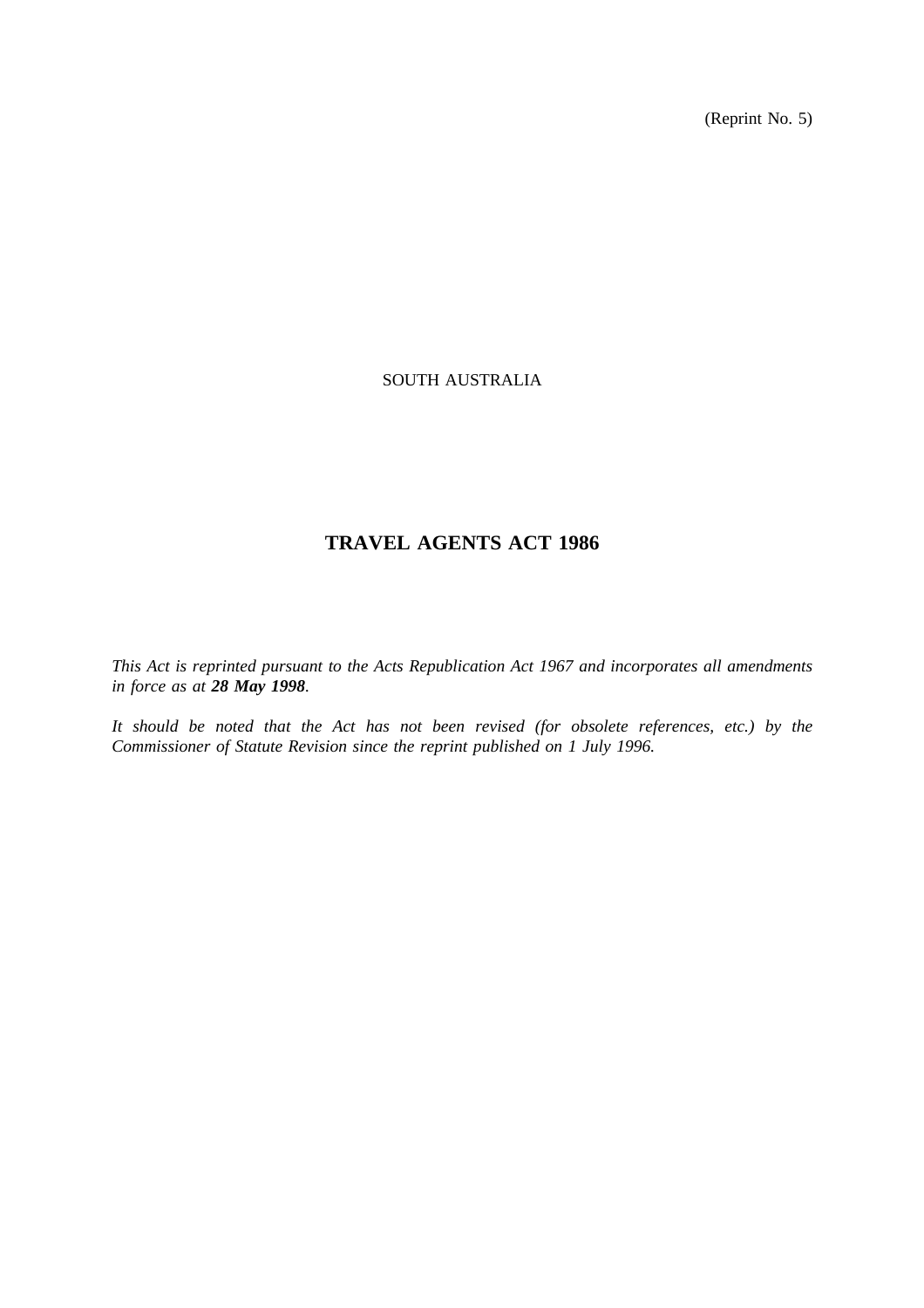# **SUMMARY OF PROVISIONS**

# **PART 1 PRELIMINARY**

- 1. Short title
- 3. Interpretation
- 4. Business of travel agent
- 5. Act to bind Crown
- 6. Commissioner to be responsible for administration of Act

#### **PART 2**

# **LICENSING OF TRAVEL AGENTS**

## **DIVISION 1—GRANT OF LICENCES**

- 7. Travel agents to be licensed
- 8. Application for licence<br>9. Finitement to be licens
- 9. Entitlement to be licensed<br>10. Conditions of licences
- Conditions of licences
- 11. Appeals
- 12. Duration of licence and annual fee and return
- 13. Supervision of travel agent's business
- 14. Business may be carried on by unlicensed person in certain circumstances

### **DIVISION 2—DISCIPLINE**

- 15. Interpretation of Division
- 16. Cause for disciplinary action 17.
- Complaints
- 18. Hearing by Court
- 18A. Participation of assessors in disciplinary proceedings
- 18B. Disciplinary action
- 18C. Contravention of orders

#### **PART 3 THE COMPENSATION SCHEME**

- 19. Approval of the trust deed
- 20. Obligation of agent to participate in scheme
- 21. Appeals
- 25. Trustees subrogated to rights of claimant
- 26. Name in which trustees may sue and be sued

#### **PART 4 MISCELLANEOUS**

- 27. Delegations
- 28. Agreement with professional organisation
- 29. Exemptions
- 30. Registers
- 31. Commissioner and proceedings before District Court
- 32. False or misleading information<br>33. Notice to be displayed
- Notice to be displayed
- 34. Travel agent to use authorised name
- 35. Accounts to be kept
- 36. Statutory declaration
- 37. Investigations
- 38. General defence
- 39. Liability for act or default of officer, employee or agent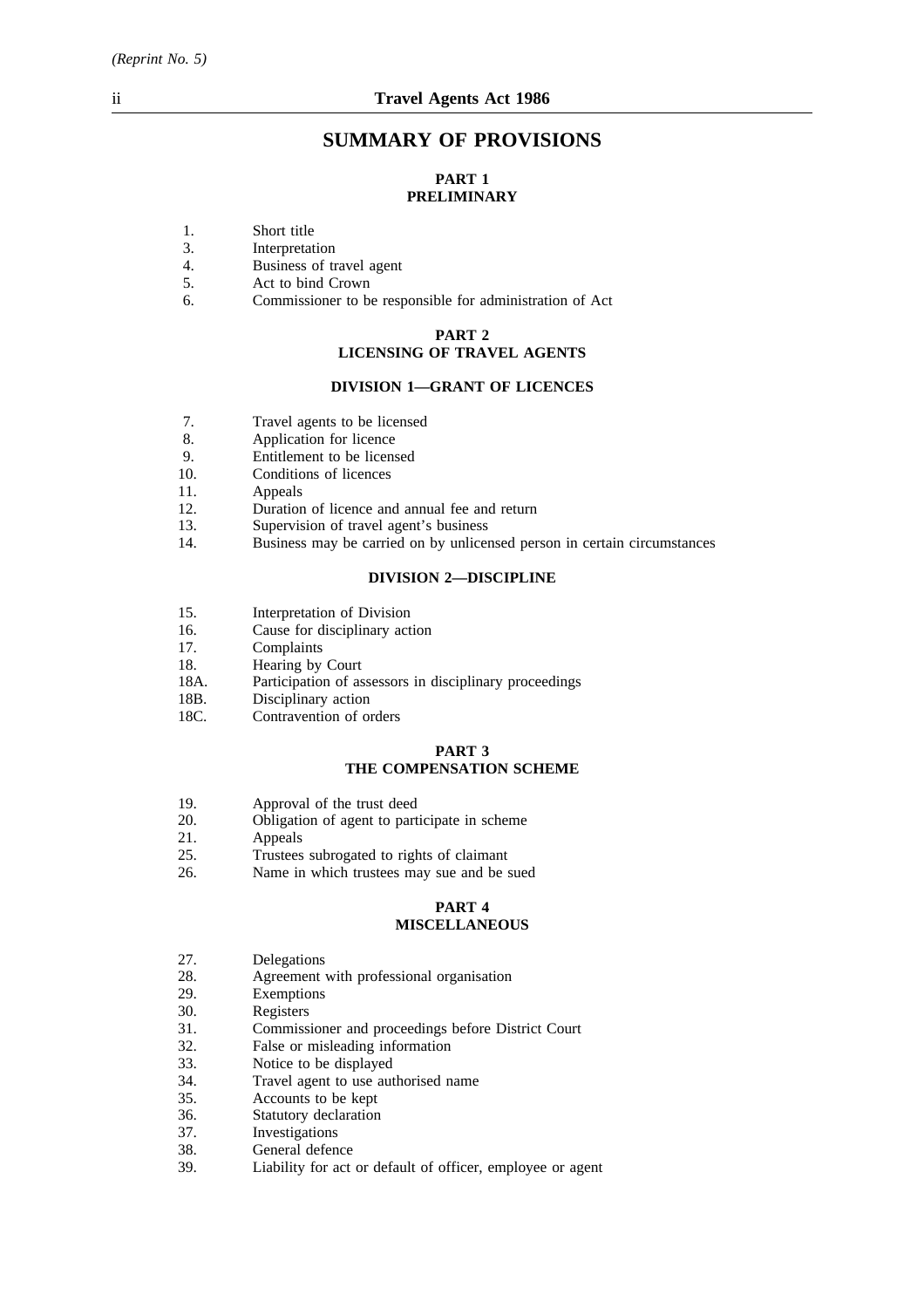- 40. Offences by bodies corporate
- 41. Continuing offence
- 42. Prosecutions
- 43. Evidence
- 44. Service of documents
- 45. Annual report<br>46. Regulations
- Regulations

### **SCHEDULE**

*Appointment and Selection of Assessors for District Court*

# **APPENDIX LEGISLATIVE HISTORY**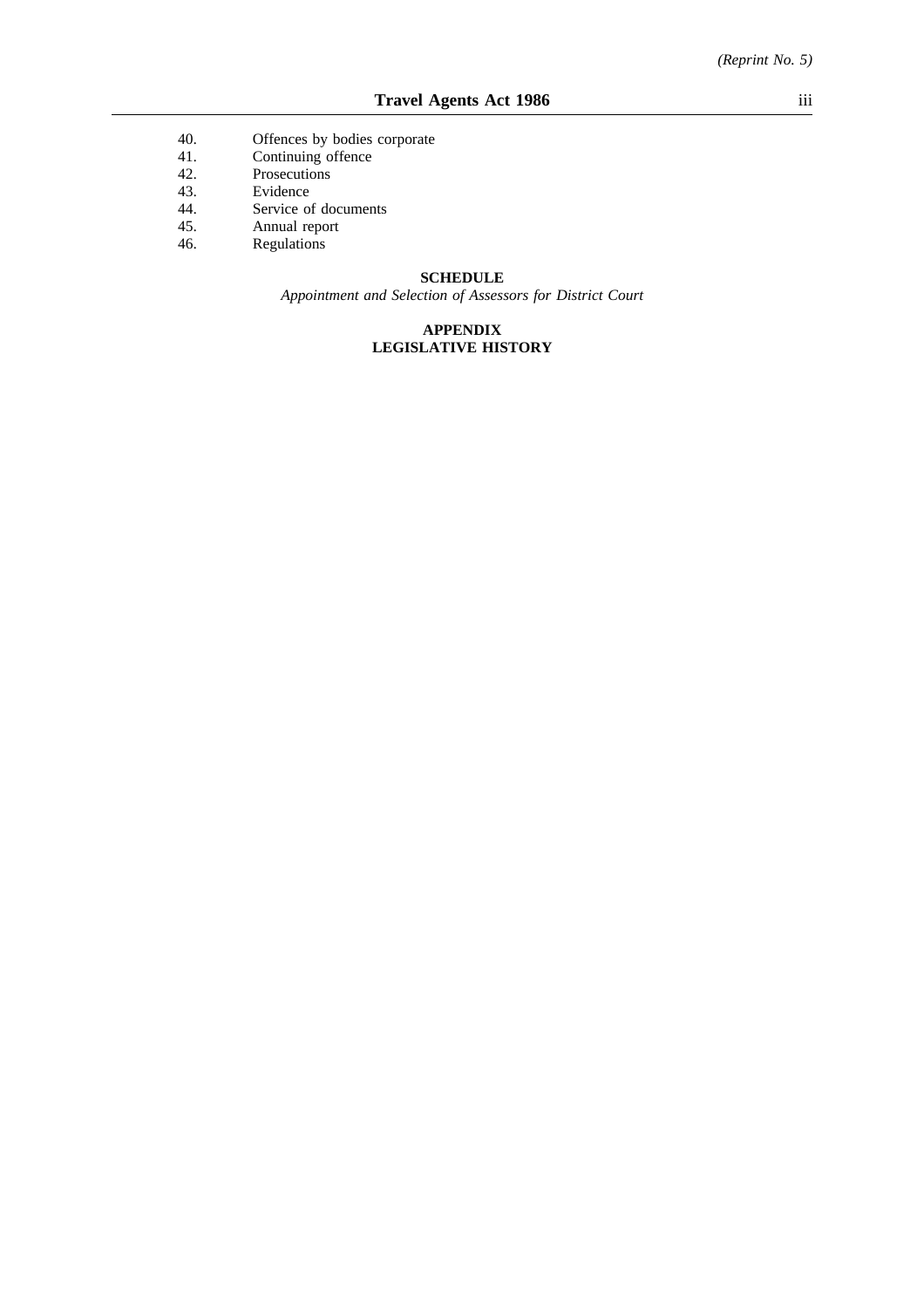# **TRAVEL AGENTS ACT 1986**

being

Travel Agents Act 1986 No. 15 of 1986 [Assented to 20 March  $1986$ ]<sup>1</sup>

as amended by

Travel Agents Act Amendment Act 1986 No. 88 of 1986 [Assented to 4 December 1986]<sup>2</sup> Statutes Amendment (Fair Trading) Act 1987 No. 43 of 1987 [Assented to 30 April 1987]<sup>3</sup>

Travel Agents Act Amendment Act 1988 No. 73 of 1988 [Assented to 24 November 1988]

Statutes Amendment (Commercial Licences) Act 1992 No. 55 of 1992 [Assented to 29 October 1992]<sup>4</sup>

Travel Agents (Miscellaneous) Amendment Act 1996 No. 11 of 1996 [Assented to 11 April 1996]<sup>5</sup>

- Statutes Amendment and Repeal (Common Expiation Scheme) Act 1996 No. 34 of 1996 [Assented to 2 May 1996]6 (as amended by Statutes Amendment (Attorney-General's Portfolio) Act 1997 No. 59 of 1997 [Assented to 31 July 1997] $^7$ )
- **Statutes Amendment (Consumer Affairs) Act 1998 No. 21 of 1998 [Assented to 2 April 1998]8 (as amended by Statutes Amendment (Consumer Affairs) Amendment Act 1998 No. 22 of 1998 [Assented to 2 April 1998])**

- <sup>1</sup> Came into operation (except ss. 5, 7, 11, 21-24) 23 February 1987: *Gaz*. 12 February 1987, p. 294; ss. 7 and 11 came into operation 1 July 1987: *Gaz*. 7 May 1987, p. 1204; s. 21 was subsequently substituted and ss. 22-24 were repealed by Act No. 73 of 1988 before they were brought into operation; s. 5 had not been brought into operation at the date of this reprint.
- <sup>2</sup> Came into operation 23 February 1987: *Gaz*. 12 February 1987, p. 295.
- 
- <sup>3</sup> Came into operation 26 October 1987: *Gaz*. 24 September 1987, p. 940. <sup>4</sup> Came into operation 10 December 1992: *Gaz*. 10 December 1992, p. 1752.
- <sup>5</sup> Came into operation 1 July 1996: *Gaz*. 27 June 1996, p. 3107.
- <sup>6</sup> Clause 40 of Sched. came into operation 1 March 1998: *Gaz*. 5 February 1998, p. 862.
- <sup>7</sup> Part 8 (s. 16) came into operation 14 September 1997: *Gaz*. 11 September 1997, p. 704.
- **<sup>8</sup> Part 13 (ss. 37 & 38) & Sched. came into operation 28 May 1998:** *Gaz***. 28 May 1998, p. 2292.**

#### *NOTE:*

- *Asterisks indicate repeal or deletion of text.*
- *Entries appearing in bold type indicate the amendments incorporated since the last reprint.*
- *For the legislative history of the Act see Appendix.*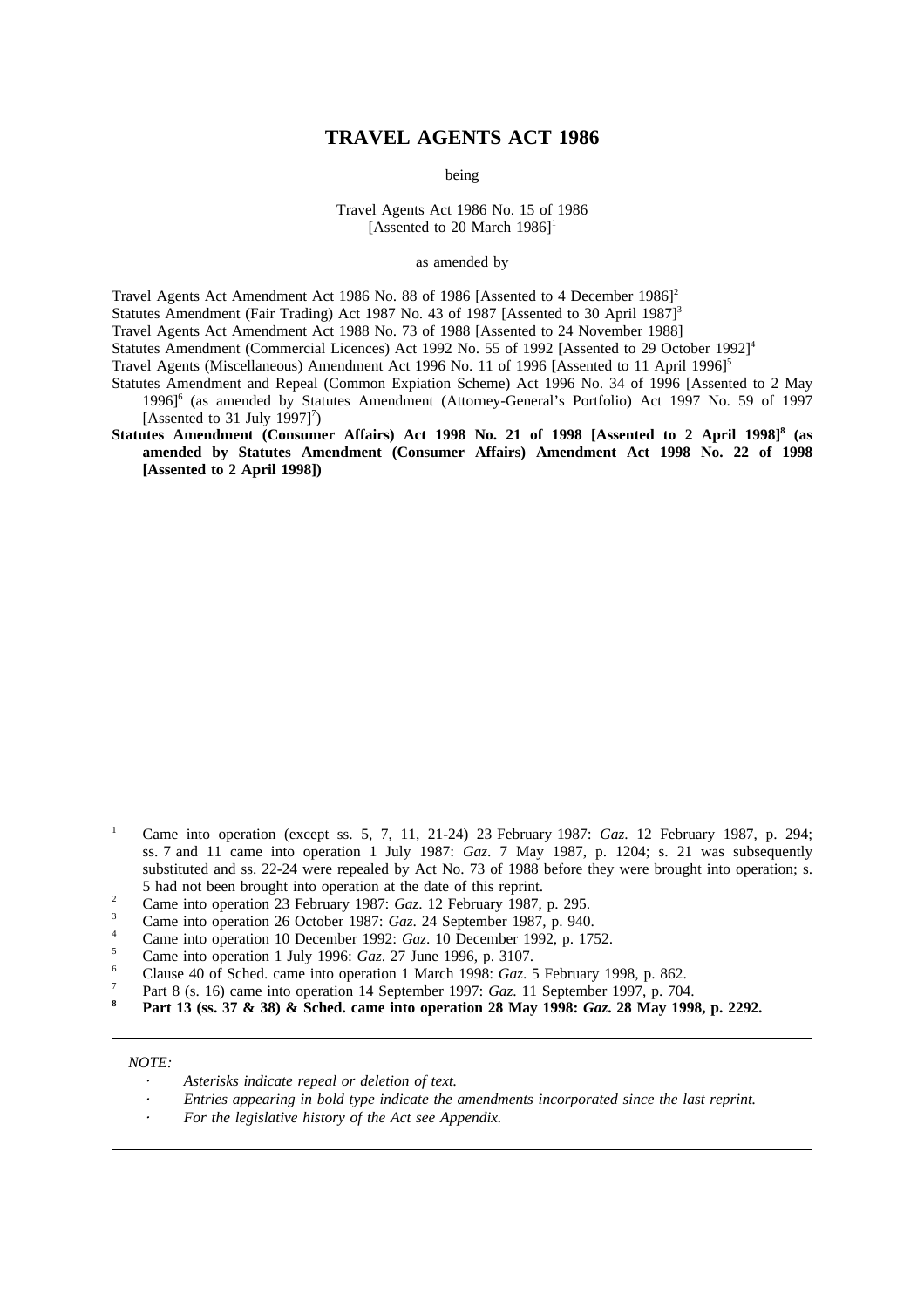**An Act to provide for the licensing of travel agents; and for other purposes.**

The Parliament of South Australia enacts as follows:

# **PART 1 PRELIMINARY**

## **Short title**

**1.** This Act may be cited as the *Travel Agents Act 1986*.

\*\*\*\*\*\*\*\*\*\*

### **Interpretation**

**3.** In this Act, unless the contrary intention appears—

"**authorised name**" in respect of a licensed travel agent means—

- *(a)* the name of the travel agent as it appears in the licence; or
- *(b)* a business name registered by the travel agent under the *Business Names Act 1963* of which the Commissioner has been given prior notice in writing;

"**authorised officer**" means a person who is an authorised officer under the *Fair Trading Act 1987*;

"**the Commissioner**" means the Commissioner for Consumer Affairs;

"**the compensation fund**" means the compensation fund established under the trust deed;

"**corresponding law**" means a law of another State, or of a Territory of the Commonwealth declared by regulation to be a corresponding law for the purposes of this Act;

"**director**" of a body corporate includes—

- *(a)* a person occupying or acting in the position of director or member of the governing body of the body corporate, by whatever name called and whether or not validly appointed to occupy or duly authorised to act in the position; and
- *(b)* any person in accordance with whose directions or instructions the directors or members of the governing body of the body corporate are accustomed to act;

"**District Court**" means the Administrative and Disciplinary Division of the District Court;

"**licence**" means a licence under this Act; and "**licensee**", "**licensed**" and "**unlicensed**" have corresponding meanings;

"**the trust deed**" means the trust deed approved under section 19;

"**vehicle**" includes a boat, aircraft or other means of transport.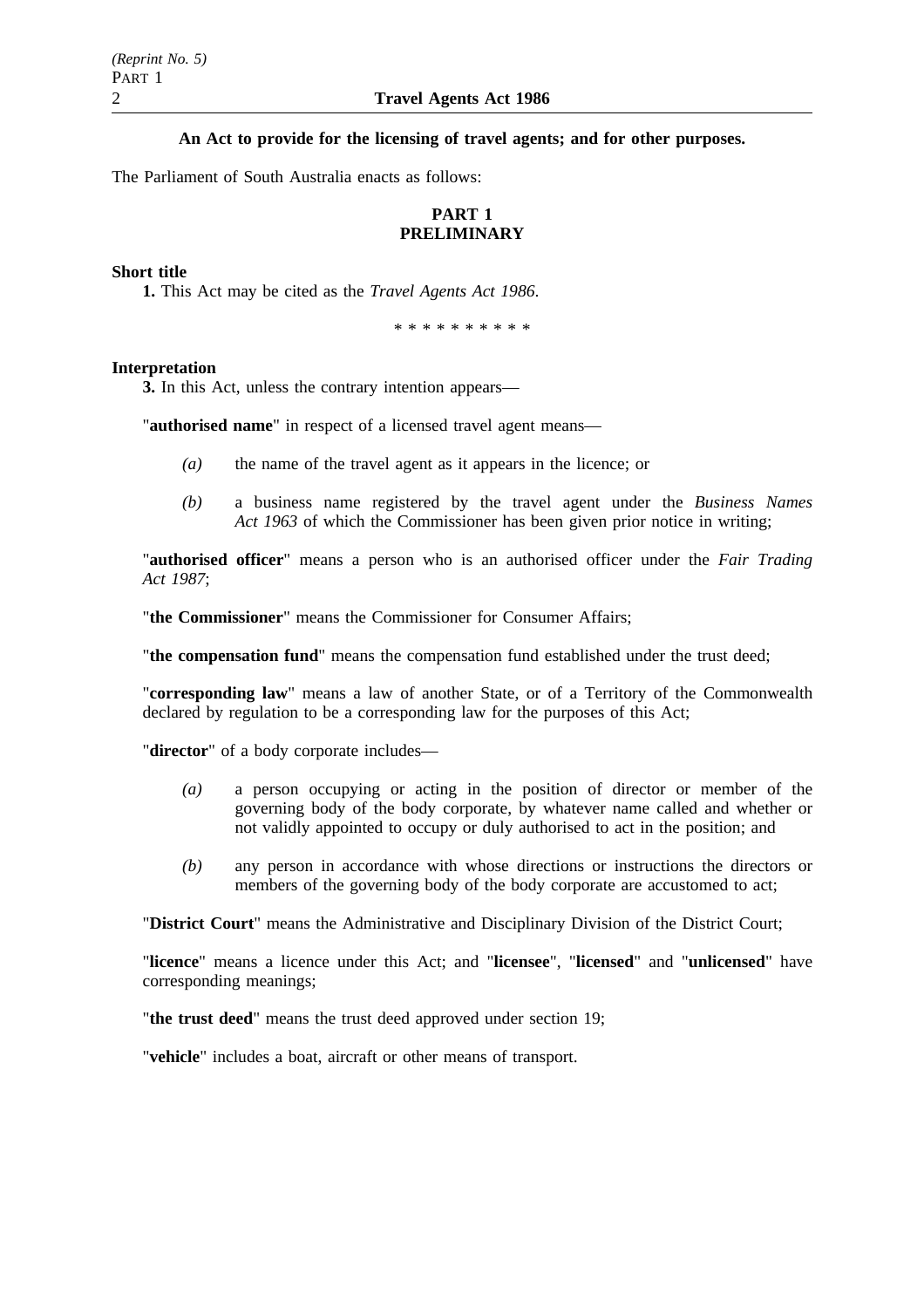#### **Business of travel agent**

**4.** (1) Subject to this section, a person carries on business as a travel agent if the person in the course of a business—

- *(a)* sells or arranges to sell rights to travel; or
- *(b)* sells or arranges to sell rights to travel and accommodation; or
- *(c)* carries out an activity set out in the regulations.
- (2) A person does not carry on business as a travel agent—
- *(a)* by reason of anything done by that person in the course of employment;
- *(b)* by reason of selling, or arranging for the sale of, rights to travel in a vehicle owned by that person;
- *(c)* by reason of selling, or arranging for the sale of, rights to accommodation at a place owned by that person;
- *(d)* by reason of carrying on an activity set out in the regulations.

(3) A person is the owner of a vehicle or place of accommodation for the purposes of this section if that person has lawful possession of the vehicle or place of accommodation.

(4) In this section—

"**sale**", in relation to rights, includes the conferral or assignment of the rights; and "**to sell**" has a corresponding meaning.

## Act to bind Crown<sup>1</sup>

*5. (1) This Act binds the Crown not only in right of South Australia but also, so far as the legislative power of Parliament permits, the Crown in all its other capacities.*

*(2) Nothing in this Act renders the Crown in right of South Australia or in any other capacity liable to be prosecuted for an offence or obliges the Crown in right of South Australia to hold a licence.*

#### **Commissioner to be responsible for administration of Act**

**6.** The Commissioner is responsible, subject to the control and direction of the Minister, for the administration of this Act.

<sup>1</sup> S. 5 had not been brought into operation at the date of this reprint.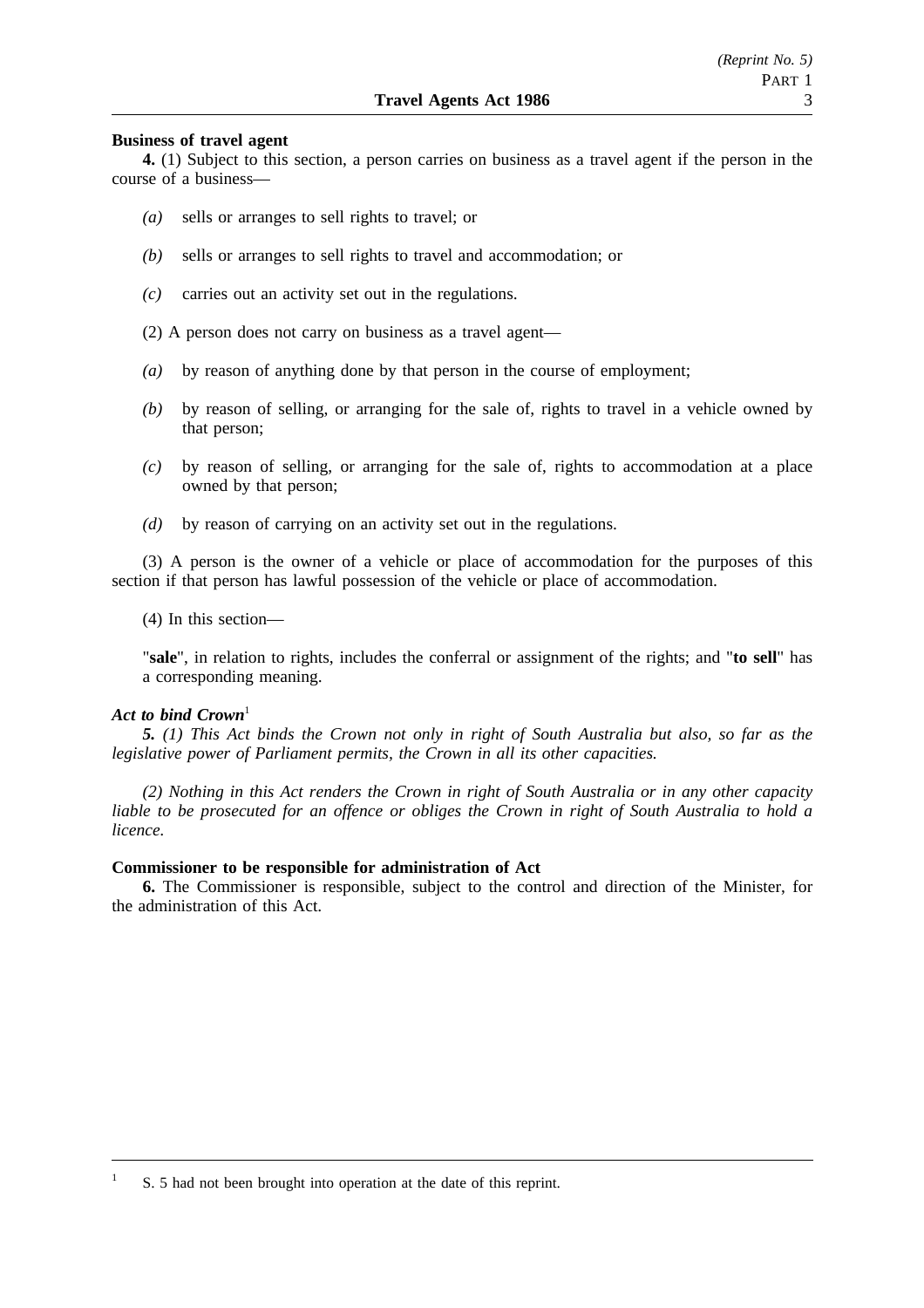# **PART 2 LICENSING OF TRAVEL AGENTS**

# **DIVISION 1—GRANT OF LICENCES**

#### **Travel agents to be licensed**

**7.** (1) A person must not—

- *(a)* carry on business as a travel agent except as authorised by a licence under this Act; or
- *(b)* advertise or otherwise hold himself or herself out as being entitled to carry on business as a travel agent unless authorised to carry on business as such an agent by a licence under this Act.

Maximum penalty: \$50 000.

(2) If a person is convicted of an offence against subsection (1), the court by which the conviction is recorded must order the person to pay to the Crown an amount estimated by the court to be the amount of the profit that has accrued to the convicted person or any other person with whom the convicted person has a business or personal association in consequence of the commission of the offence.

(3) An amount recovered by the Crown under an order must be paid into the compensation fund.

(4) A person required by this Act to be licensed as a travel agent is not entitled to any fee, other consideration or compensation under or in relation to a contract with another on whose behalf the person provided services as a travel agent unless—

- *(a)* the person was authorised to provide the services under a licence; or
- *(b)* a court hearing proceedings for recovery of the fee, other consideration or compensation is satisfied that the person's failure to be so authorised resulted from inadvertence only.

#### **Application for licence**

**8.** (1) An application for a licence must—

- *(a)* be made to the Commissioner in the manner and form approved by the Commissioner; and
- *(b)* be accompanied by the fee fixed by regulation.

(2) An applicant for a licence must provide the Commissioner with any information required by the Commissioner for the purposes of determining the application.

## **Entitlement to be licensed**

**9.** (1) A natural person is entitled to be granted a licence if—

- *(a)* the person is of or above the age of 18 years; and
- *(b)* the person is not disqualified under this Act or a corresponding law from holding a licence under this Act or the corresponding law or being involved in the direction, management or conduct of the business of a travel agent; and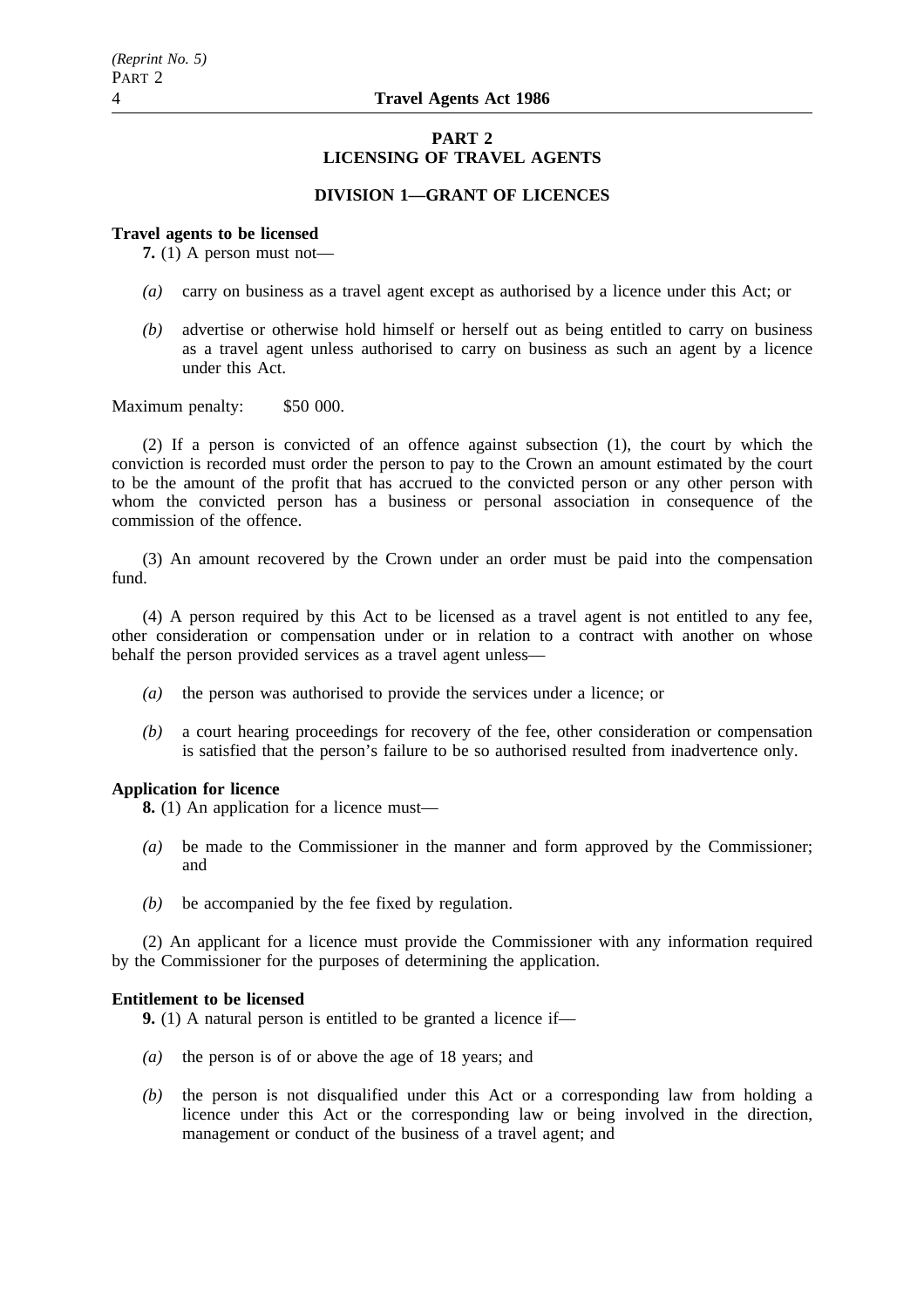- *(c)* the person has made suitable arrangements to fulfil the obligations that may arise under this Act; and
- *(d)* the trustees under the trust deed have certified that—
	- (i) the person is eligible for membership of the compensation scheme established by the trust deed; and
	- (ii) the person will be admitted as a member of the compensation scheme on being licensed; and
- *(e)* he or she is a fit and proper person to be the holder of a licence.
- (2) A body corporate is entitled to be granted a licence if—
- *(a)* the body corporate is not disqualified under this Act or a corresponding law from holding a licence under this Act or the corresponding law or being involved in the direction, management or conduct of the business of a travel agent; and
- *(b)* no director of the body corporate is disqualified under a corresponding law from holding a licence under the corresponding law or being involved in the direction, management or conduct of the business of a travel agent; and
- *(c)* the body corporate has made suitable arrangements to fulfil the obligations that may arise under this Act; and
- *(d)* the trustees under the trust deed have certified that—
	- (i) the body corporate is eligible for membership of the compensation scheme established by the trust deed; and
	- (ii) the body corporate will be admitted as a member of the compensation scheme on being licensed; and
- *(e)* each director of the body corporate is a fit and proper person to be the director of a body corporate that is the holder of a licence.

## **Conditions of licences**

**10.** (1) A licence is subject to the following conditions:

- *(a)* a condition that each place at which the licensed travel agent carries on business as a travel agent must comply with the requirements of the regulations; and
- *(b)* conditions imposed by regulation; and
- *(c)* conditions imposed by the Commissioner on granting the licence.

(2) Conditions imposed by the Commissioner on the grant of the licence may be varied or revoked by the Commissioner at any time on application by the licensed travel agent.

# **Appeals**

**11.** (1) An applicant for a licence may appeal to the District Court against a decision of the Commissioner refusing the application.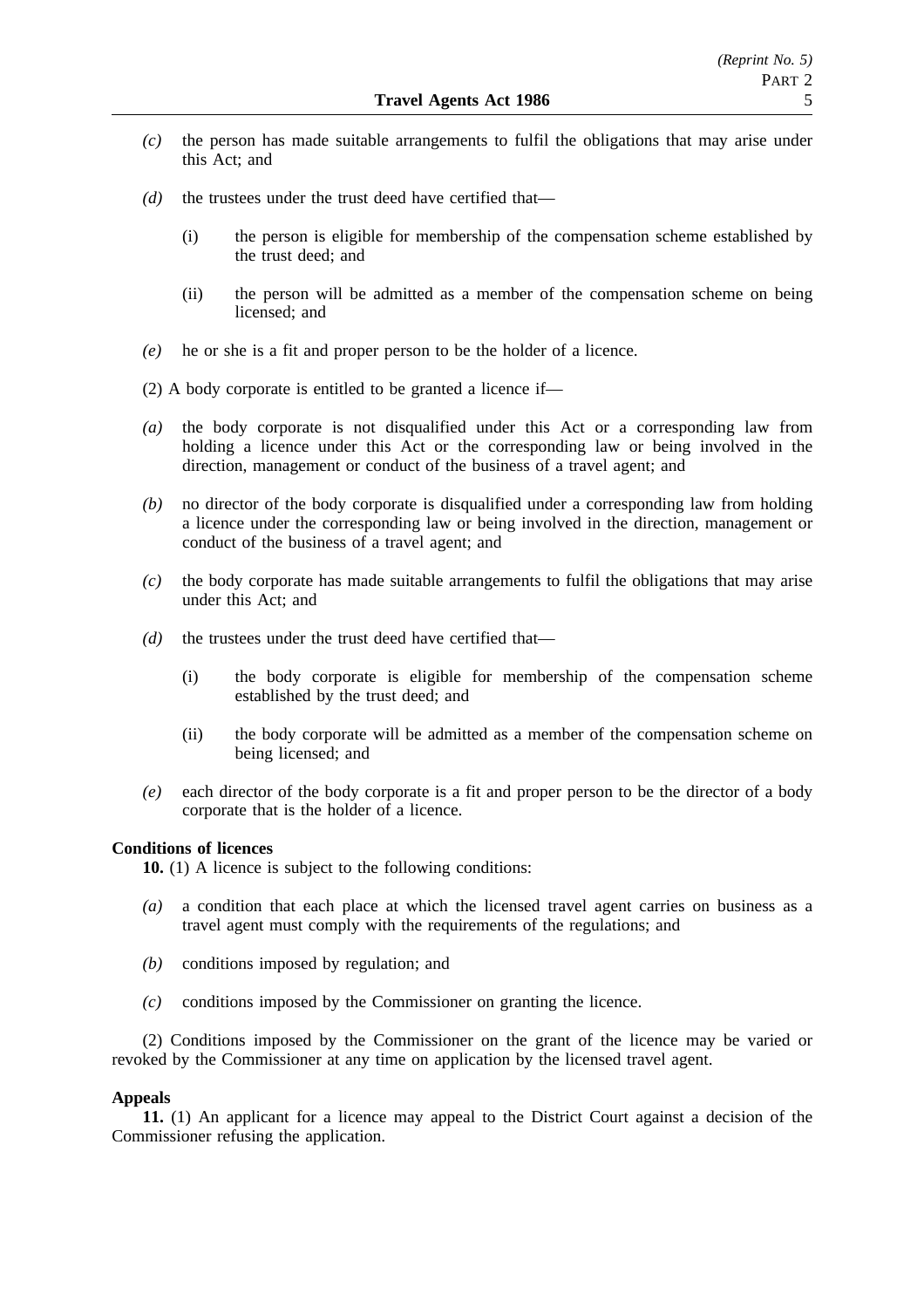(2) Subject to subsection (4), an appeal must be instituted within one month of the making of the decision appealed against or such longer period as the District Court may allow.

(3) The Commissioner must, if so required by the applicant, state in writing the reasons for the Commissioner's decision to refuse the application.

(4) If the reasons of the Commissioner are not given in writing at the time of making the decision and the applicant (within one month of the making of the decision) requires the Commissioner to state the reasons in writing, the time for instituting an appeal runs from the time at which the applicant receives the written statement of those reasons.

(5) Except as determined by the District Court, an appeal is to be conducted by way of a fresh hearing and for that purpose the Court may receive evidence given orally or, if the Court determines, by affidavit.

- (6) The District Court may, on the hearing of an appeal—
- *(a)* affirm the decision appealed against or rescind the decision and substitute a decision that the Court thinks appropriate; and
- *(b)* make any other order that the case requires (including an order for costs).

#### **Duration of licence and annual fee and return**

**12.** (1) A licence remains in force (except for any period for which it is suspended) until—

- *(a)* the licence is surrendered or cancelled; or
- *(b)* the licensed travel agent dies or, in the case of a licensed body corporate, is dissolved.
- (2) A licensed travel agent must, each year not later than the date fixed by regulation—
- *(a)* pay to the Commissioner the fee fixed by regulation; and
- *(b)* lodge with the Commissioner a return in the manner and form required by the Commissioner.

(3) If a licensed travel agent fails to pay the annual fee or lodge the annual return in accordance with subsection (2), the Commissioner may, by notice in writing, require the agent to make good the default and, in addition, to pay to the Commissioner the amount fixed by regulation as a penalty for default.

(4) If the travel agent fails to comply with the notice within 28 days after service of the notice, the agent's licence is cancelled.

(5) The Commissioner must notify the travel agent in writing of the cancellation of the agent's licence.

- (6) A licensed travel agent may surrender the licence.
- (7) In this section—

"**licensed travel agent**" includes a licensed travel agent whose licence has been suspended.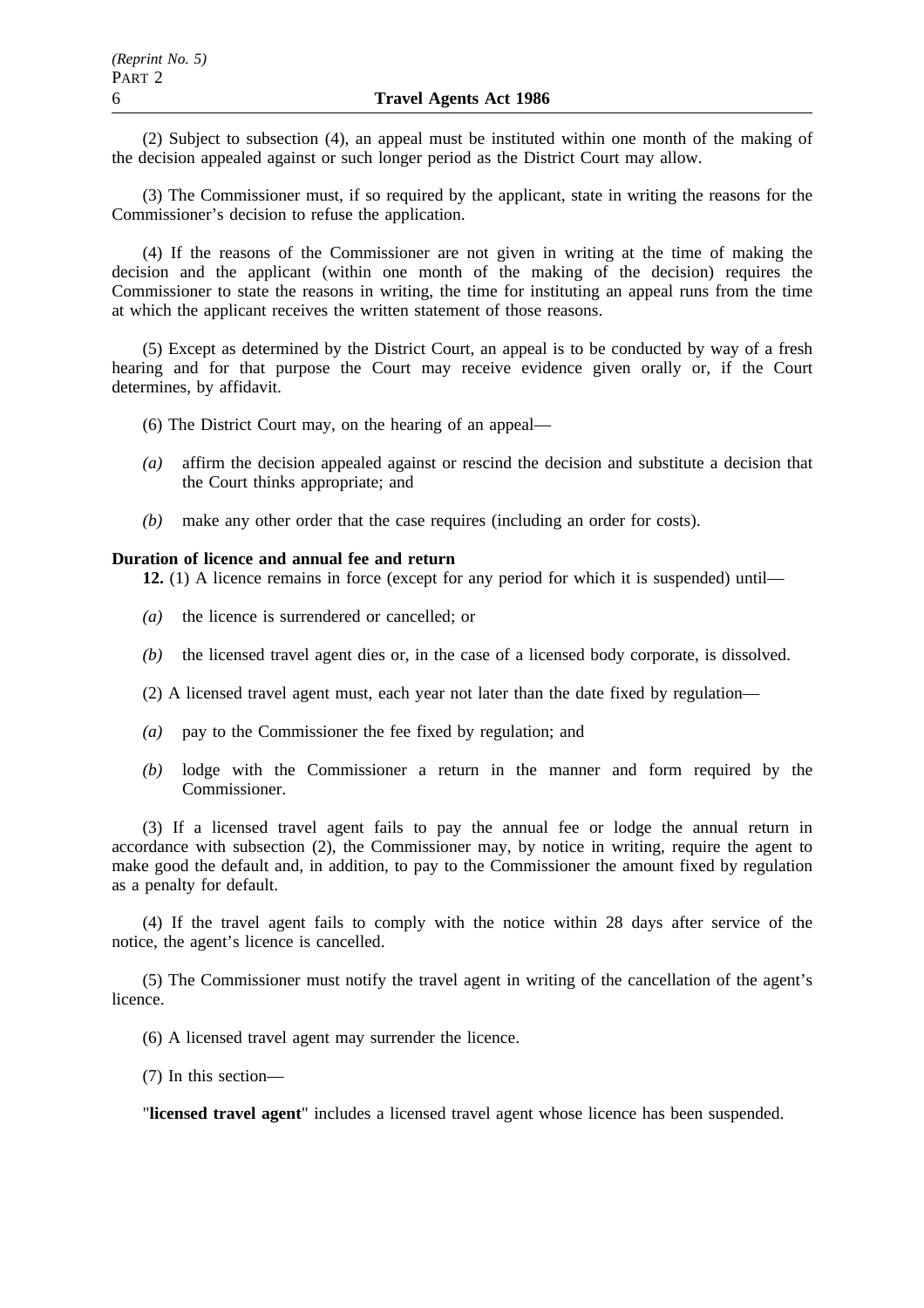#### **Supervision of travel agent's business**

**13.** (1) The business conducted at a place from which a licensed travel agent carries on business must be managed and supervised by a person with qualifications approved by the Commissioner (whether or not that person is the licensed travel agent).

(2) A licensed travel agent who fails to ensure compliance with subsection (1) is guilty of an offence.

Maximum penalty: \$20 000.

#### **Business may be carried on by unlicensed person in certain circumstances**

**14.** If a person carrying on business as a travel agent authorised by a licence dies, the personal representative of the deceased, or some other person approved by the Commissioner—

- *(a)* will be taken to have been licensed (on the same conditions as were applicable to the former licence) as from the date of death of the agent until the expiration of six months from that date or until such later date as may be fixed by the Commissioner; and
- *(b)* will be taken to have been admitted to membership of the compensation scheme on the date of death of the agent.

# **DIVISION 2—DISCIPLINE**

#### **Interpretation of Division**

**15.** In this Division—

"**director**" of a body corporate includes a former director of a body corporate;

"**travel agent**" means—

- *(a)* a person who is carrying on or formerly carried on business as a travel agent (whether or not currently or previously licensed); or
- *(b)* a licensed travel agent (whether or not carrying on business as a travel agent).

#### **Cause for disciplinary action**

**16.** (1) There is proper cause for disciplinary action against a travel agent if—

- *(a)* licensing of the agent was improperly obtained; or
- *(b)* the agent has acted contrary to an assurance accepted by the Commissioner under the *Fair Trading Act 1987*; or
- *(c)* the agent or another person has acted contrary to this Act or otherwise unlawfully, or improperly, negligently or unfairly, in the course of conducting, or being employed or otherwise engaged in, the business of the agent; or
- *(d)* the agent has insufficient financial resources properly to carry on business as a travel agent; or
- *(e)* the agent has not maintained satisfactory arrangements for the fulfilment of the agent's obligations under this Act; or
- *(f)* events have occurred such that the agent would not be entitled to be licensed as a travel agent if he or she were to apply for a licence.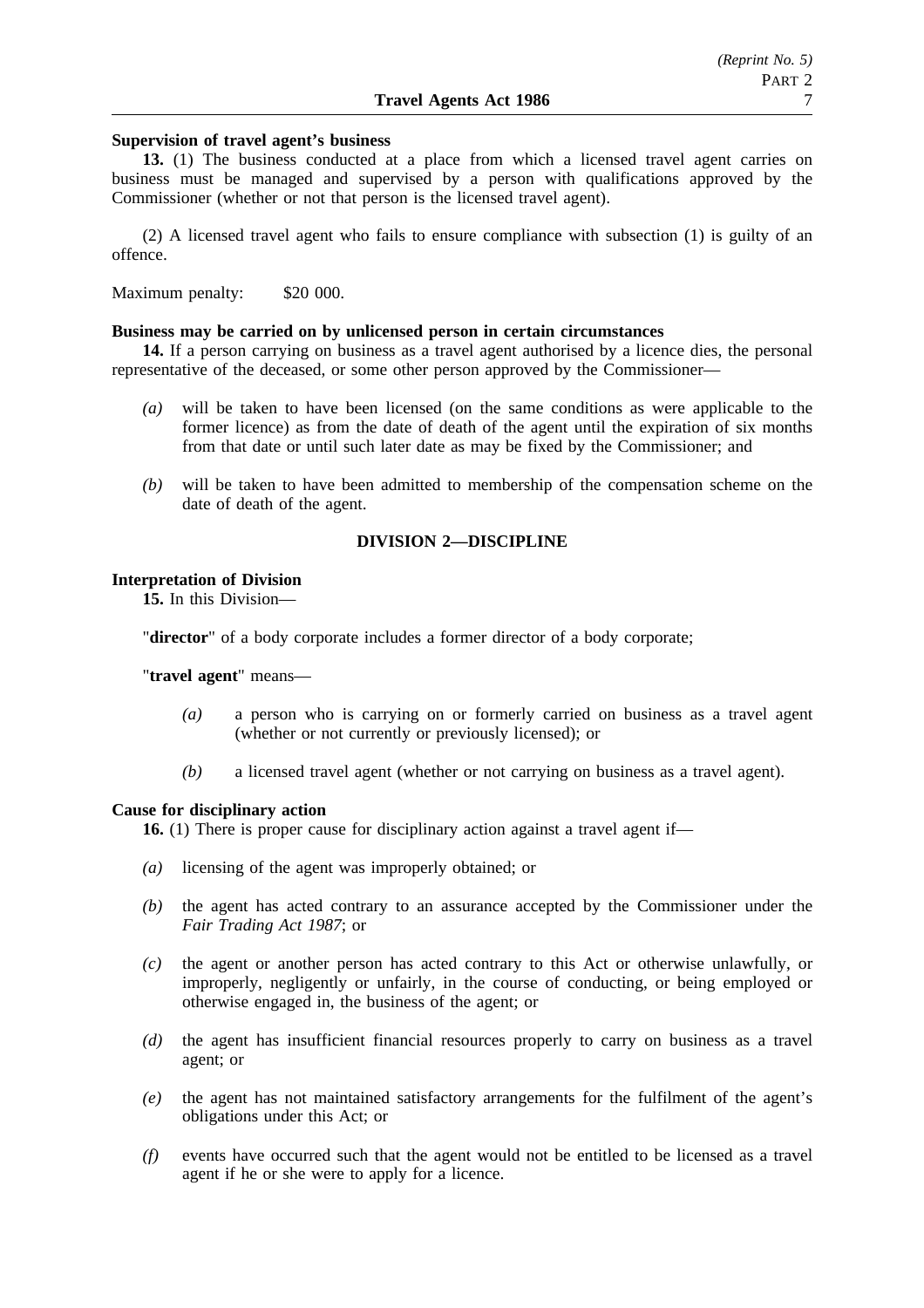(2) Disciplinary action may be taken against each director of a body corporate that is a travel agent if there is proper cause for disciplinary action against the body corporate.

(3) Disciplinary action may not be taken against a person in relation to the act or default of another if that person could not reasonably be expected to have prevented the act or default.

(4) This section applies in relation to conduct occurring before or after the commencement of this section.

## **Complaints**

**17.** The Commissioner or any other person may lodge with the District Court a complaint setting out matters that are alleged to constitute grounds for disciplinary action under this Division.

## **Hearing by Court**

**18.** (1) On the lodging of a complaint, the District Court must conduct a hearing for the purpose of determining whether the matters alleged in the complaint constitute grounds for disciplinary action under this Division.

(2) Without limiting the usual powers of the District Court, the Court may during the hearing—

- *(a)* allow an adjournment to enable the Commissioner to investigate or further investigate matters to which the complaint relates; and
- *(b)* allow the modification of the complaint or additional allegations to be included in the complaint subject to any conditions as to adjournment and notice to parties and other conditions that the Court may think fit to impose.

# **Participation of assessors in disciplinary proceedings**

18A. In any proceedings under this Division, the District Court will, if a Judge of the Court so determines, sit with assessors selected in accordance with the schedule.

## **Disciplinary action**

**18B.** (1) On the hearing of a complaint, the District Court may, if it is satisfied on the balance of probabilities that there is proper cause for taking disciplinary action against the person to whom the complaint relates, by an order or orders do one or more of the following:

- *(a)* reprimand the person;
- *(b)* impose a fine not exceeding \$20 000 on the person;
- *(c)* in the case of a person who is licensed as a travel agent—
	- (i) suspend the licence for a specified period or until the fulfilment of stipulated conditions or until further order; or
	- (ii) cancel the licence; or
	- (iii) impose conditions as to the conduct of the person or the person's business as a travel agent;
- *(d)* disqualify the person from being licensed under this Act;
- *(e)* prohibit the person from being employed or otherwise engaged in the business of a travel agent;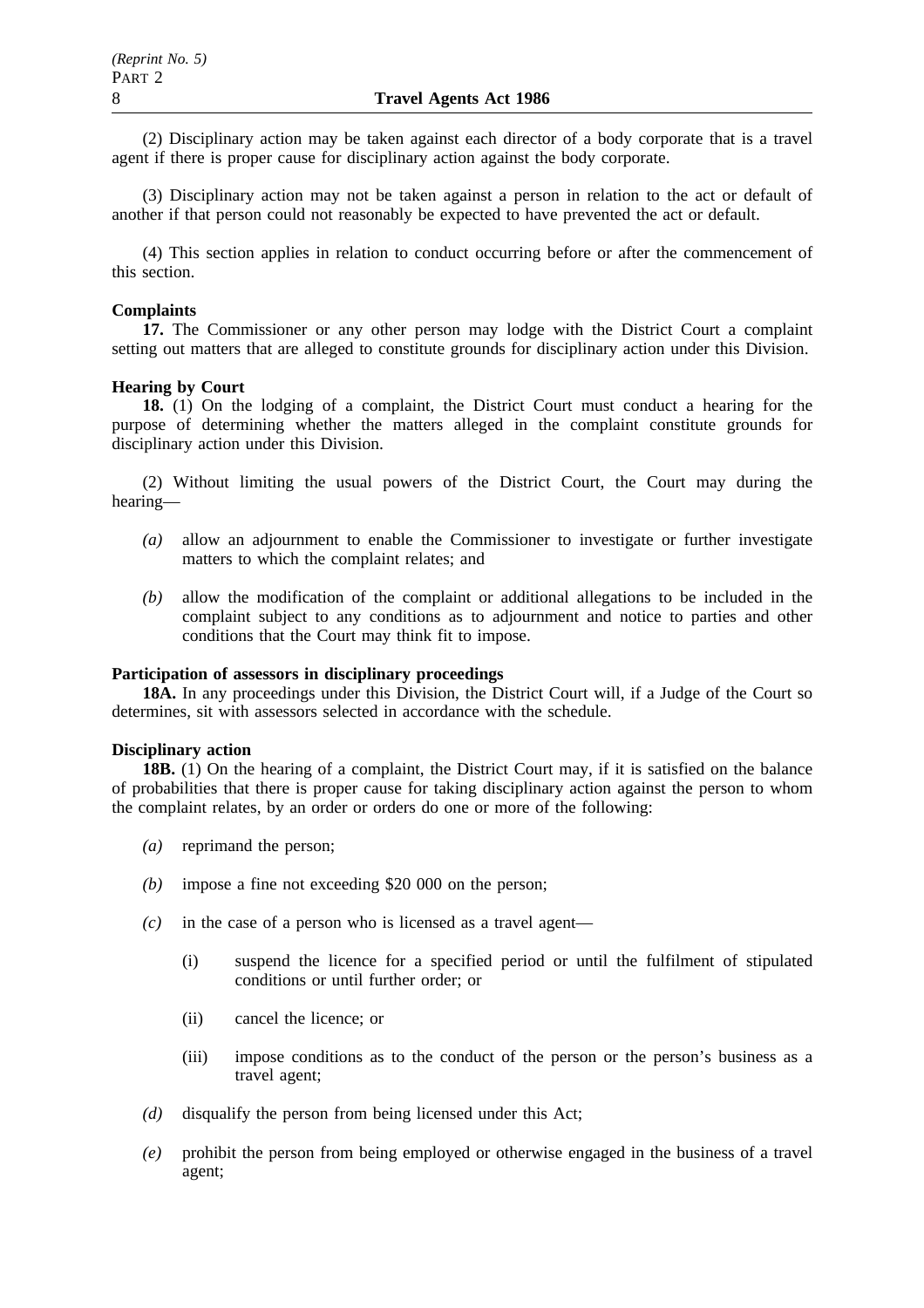- *(f)* prohibit the person from being a director or having an interest in a body corporate that is a travel agent.
- (2) The District Court may—
- *(a)* stipulate that a disqualification or prohibition is to apply—
	- (i) permanently; or
	- (ii) for a specified period; or
	- (iii) until the fulfilment of stipulated conditions; or
	- (iv) until further order;
- *(b)* stipulate that an order relating to a person is to have effect at a specified future time and impose conditions as to the conduct of the person or the person's business until that time.

 $(3)$  If—

- *(a)* a person has been found guilty of an offence; and
- *(b)* the circumstances of the offence form, in whole or in part, the subject matter of the complaint,

the person is not liable to a fine under this section in respect of conduct giving rise to the offence.

## **Contravention of orders**

**18C.** If a person—

- *(a)* is employed or otherwise engages in the business of a travel agent; or
- *(b)* becomes a director of a body corporate that is a travel agent,

in contravention of an order of the District Court, that person and the agent are each guilty of an offence.

Maximum penalty: \$35 000 or imprisonment for 6 months.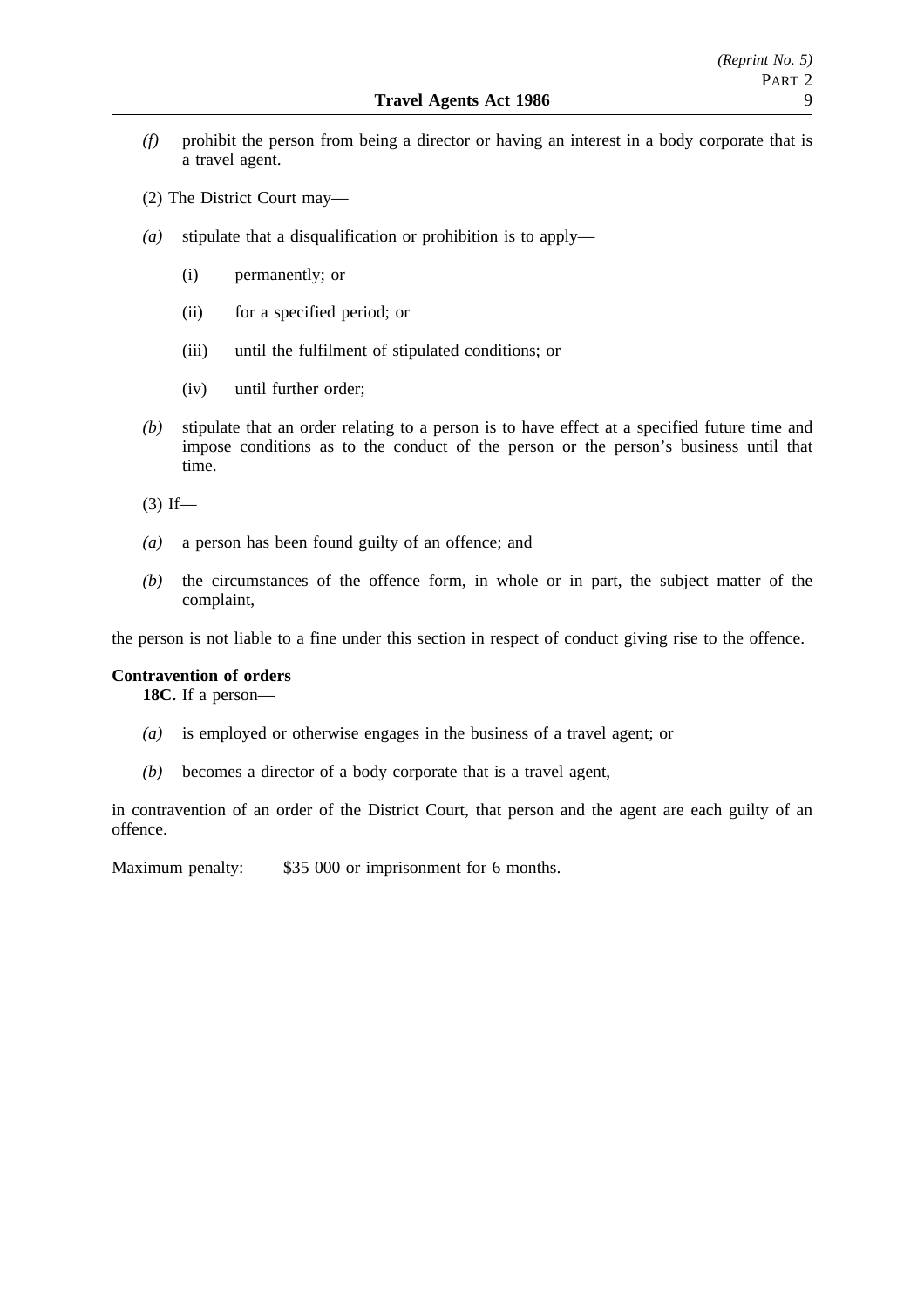### **PART 3 THE COMPENSATION SCHEME**

#### **Approval of the trust deed**

**19.** (1) The Minister may for the purposes of this Act—

- *(a)* approve an instrument as the trust deed;
- *(b)* approve any amendment to the trust deed.

(2) The trust deed and any approved amendment to the trust deed must be promulgated by regulation.

#### **Obligation of agent to participate in scheme**

**20.** (1) A licensed travel agent must be a contributor to the compensation scheme established by the trust deed.

(2) If the trustees determine that a licensed travel agent is not eligible or is no longer eligible to be a contributor to the compensation fund, the licence is, by force of this subsection, cancelled (but it revives if the trustees' determination is reversed on appeal).

#### **Appeals**

**21.** (1) If the trustees—

- *(a)* determine that a person is not eligible, or is no longer eligible, to be a contributor to the compensation fund; or
- *(b)* make a conditional determination that a person is eligible, or is to remain eligible, to be a contributor to the compensation fund,

the person may, within 28 days after service of notice of the determination, appeal against the determination or the condition to the District Court.

\*\*\*\*\*\*\*\*\*\*

- (3) On an appeal under this section, the District Court—
- *(a)* may confirm or reverse a determination of the trustees;
- *(b)* may confirm, vary or quash the condition to which a conditional determination is subject;
- *(c)* may make consequential or ancillary orders.

\*\*\*\*\*\*\*\*\*\*

#### **Trustees subrogated to rights of claimant**

**25.** (1) On payment to a claimant out of the compensation fund, the trustees are, to the extent of the payment, subrogated to the rights of the claimant arising from the circumstances to which the claim relates.

(2) If rights to which the trustees are subrogated lie against a licensed travel agent (or former licensed travel agent) that is a body corporate, the trustees may determine that those rights may be enforced against the directors or one or more of the directors of the body corporate.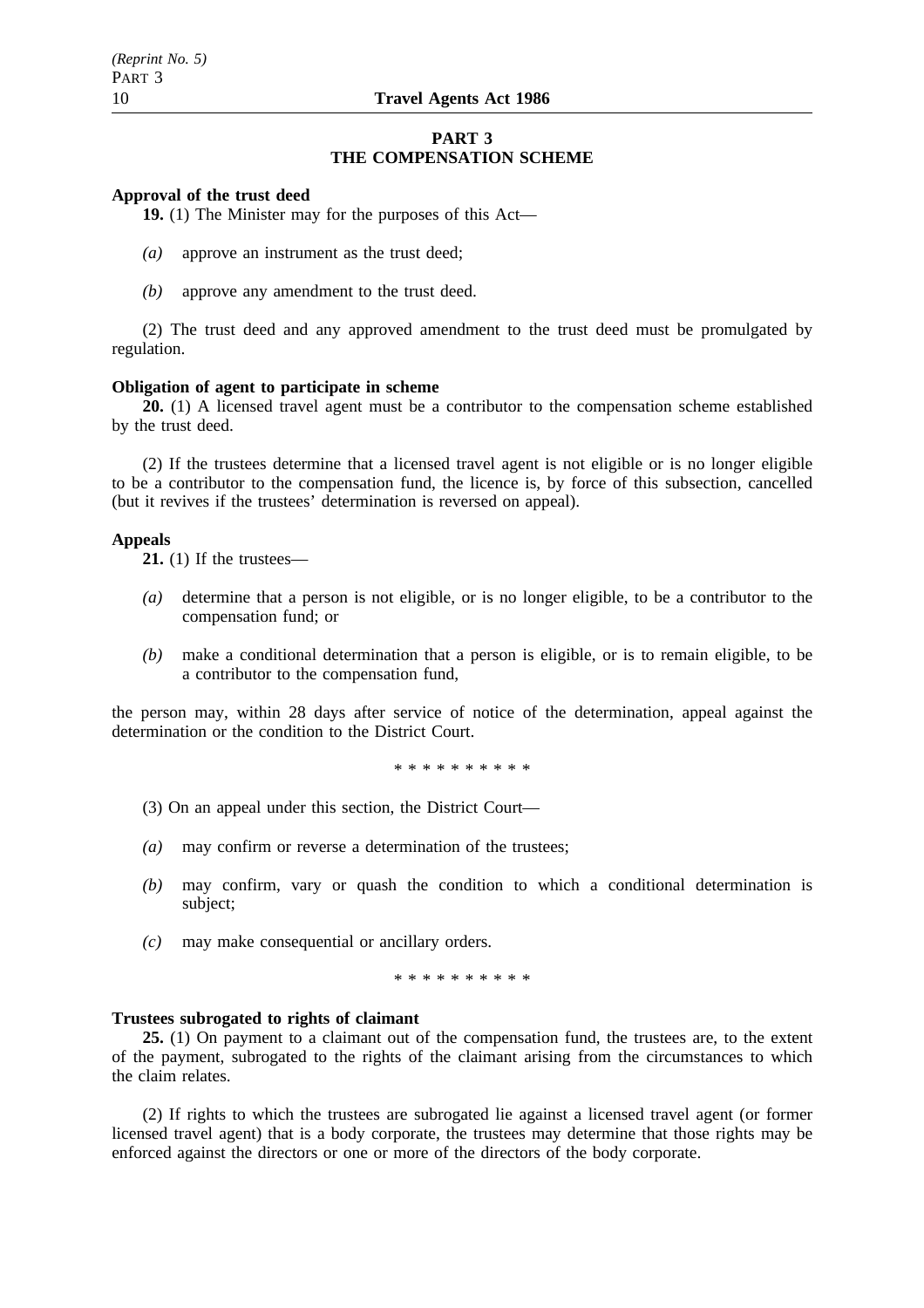(3) It is a defence in proceedings to enforce a right against a director of a body corporate under subsection (2), if the director proves that the director could not, by exercise of reasonable care, have prevented the occurrence of the circumstances out of which the claim arose.

### **Name in which trustees may sue and be sued**

**26.** (1) The trustees may sue and be sued under the name "The Travel Compensation Fund".

\*\*\*\*\*\*\*\*\*\*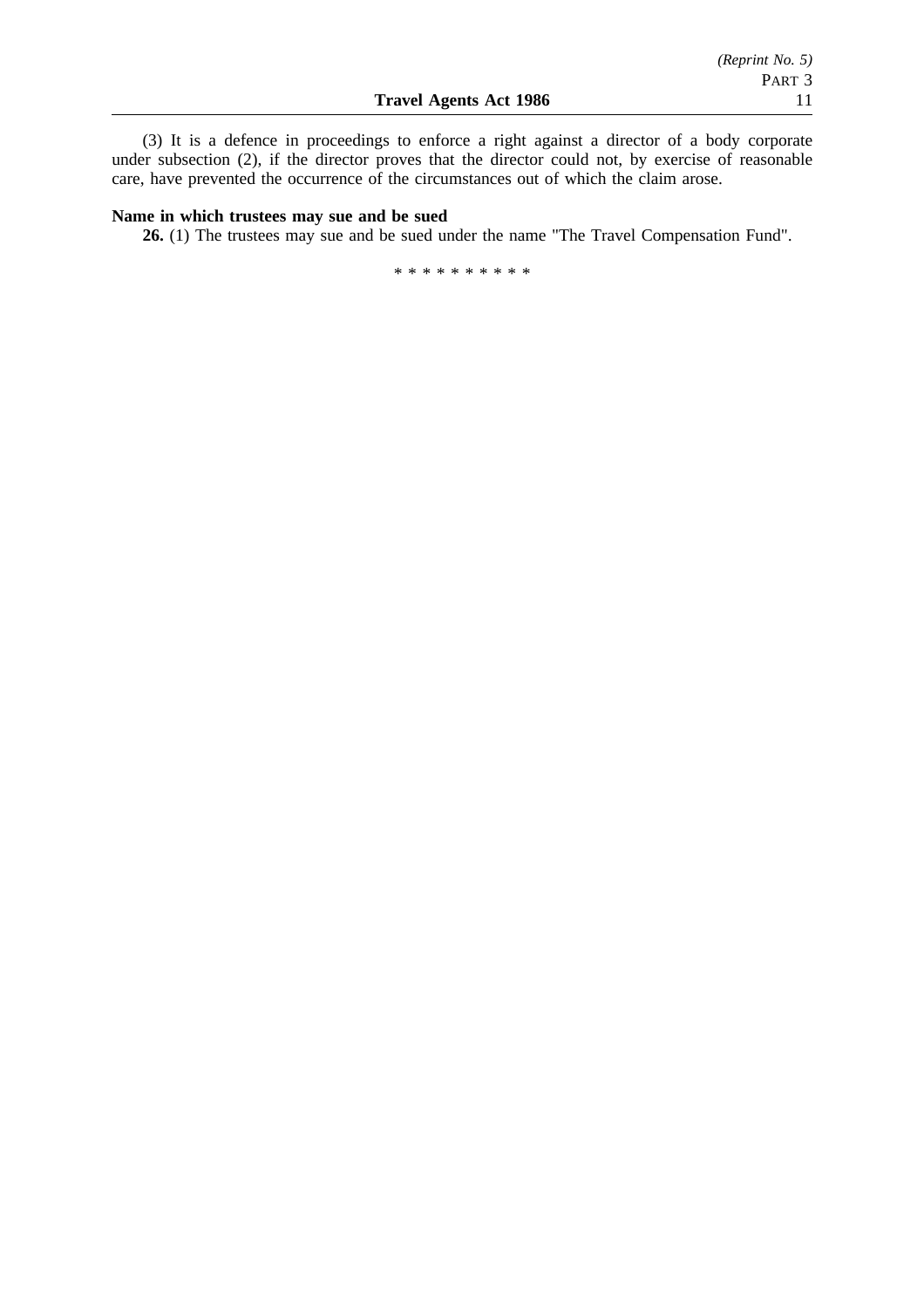# **PART 4 MISCELLANEOUS**

## **Delegations**

**27.** (1) The Commissioner may delegate any of the Commissioner's functions or powers under this Act—

- *(a)* to a person employed in the Public Service; or
- *(b)* to the person for the time being holding a specified position in the Public Service; or
- *(c)* to any other person under an agreement under this Act between the Commissioner and an organisation representing the interests of persons affected by this Act.

(2) The Minister may delegate any of the Minister's functions or powers under this Act (except the power to direct the Commissioner).

- (3) A delegation under this section—
- *(a)* must be in writing; and
- *(b)* may be conditional or unconditional; and
- *(c)* is revocable at will; and
- *(d)* does not prevent the delegator from acting in any matter.

# **Agreement with professional organisation**

**28.** (1) The Commissioner may, with the approval of the Minister, make an agreement with an organisation representing the interests of persons affected by this Act under which the organisation undertakes a specified role in the administration or enforcement of this Act.

- (2) The agreement—
- *(a)* must be in writing and executed by the Commissioner and the organisation; and
- *(b)* may contain delegations by the Commissioner of functions or powers under this Act or the *Fair Trading Act 1987*; and
- *(c)* must set out any conditions governing the performance or exercise of functions or powers conferred on the organisation; and
- *(d)* must make provision for the variation and termination of the agreement by the Commissioner with the approval of the Minister or the organisation.

(3) The Commissioner may not delegate any of the following for the purposes of the agreement:

- *(a)* functions or powers under Part 2;
- *(b)* power to request the Commissioner of Police to investigate and report on matters under this Part;
- *(c)* power to commence a prosecution for an offence against this Act.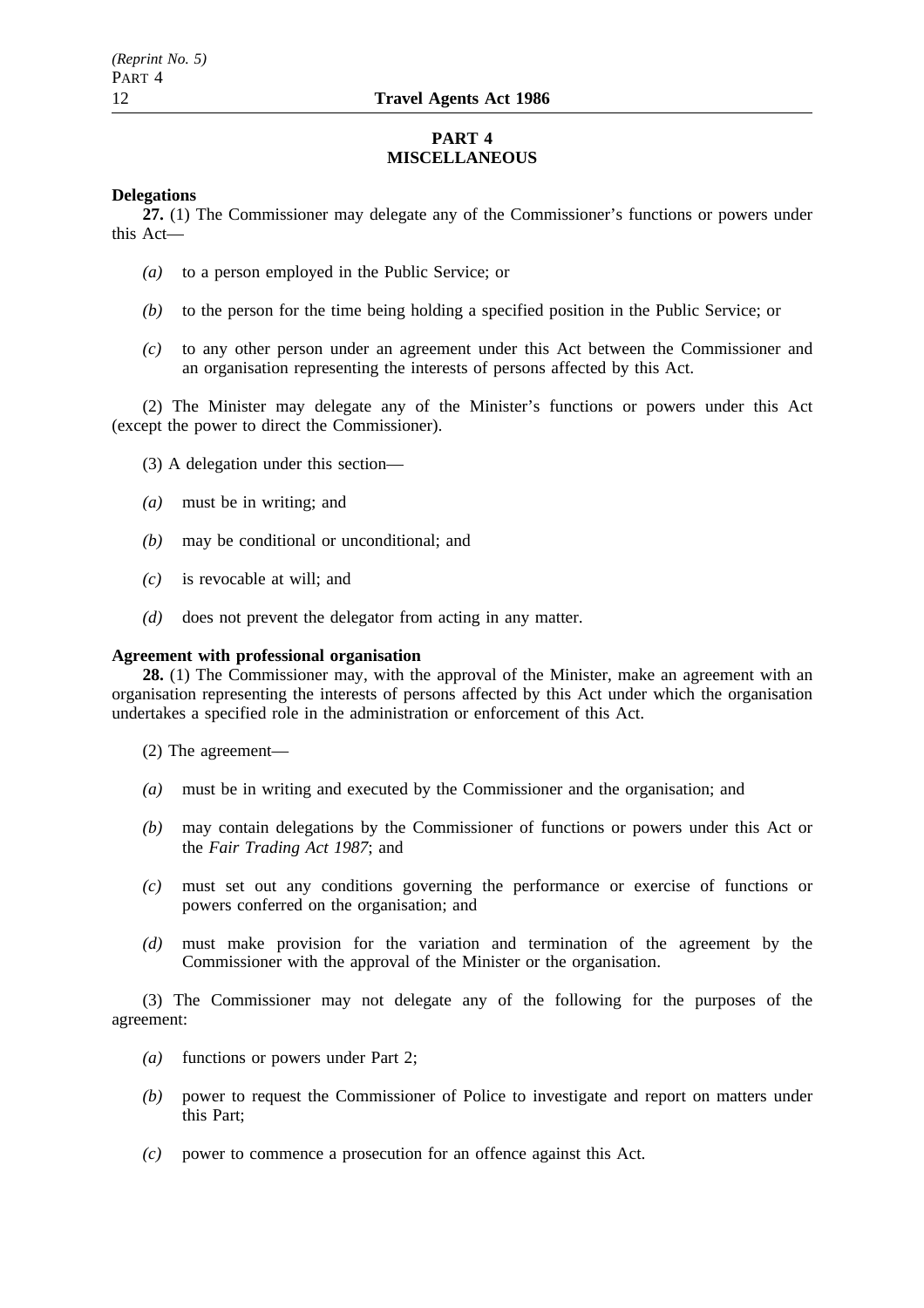- (4) A delegation by the Commissioner for the purposes of the agreement—
- *(a)* has effect subject to the conditions specified in the agreement; and
- *(b)* may be varied or revoked by the Commissioner in accordance with the terms of the agreement; and
- *(c)* does not prevent the Commissioner from acting in any matter.

(5) The Minister must, within six sitting days after the making of the agreement, cause a copy of the agreement to be laid before both Houses of Parliament.

#### **Exemptions**

**29.** (1) The Minister may, on application by a person, exempt the person from compliance with a specified provision of this Act.

(2) An exemption under this section is subject to the conditions (if any) imposed by the Minister.

(3) The Minister may, at his or her discretion, vary or revoke an exemption under this section.

(4) The grant or a variation or revocation of an exemption under this section must be notified in the *Gazette*.

#### **Registers**

**30.** (1) The Commissioner must keep a register of persons licensed as travel agents.

- (2) The Commissioner must record on the register—
- *(a)* disciplinary action taken against a person under this Act; and
- *(b)* a note of any assurance accepted by the Commissioner under the *Fair Trading Act 1987* in relation to a licensed travel agent.
- (3) A person may inspect a register on payment of the fee fixed by regulation.

## **Commissioner and proceedings before District Court**

**31.** (1) The Commissioner is entitled to be joined as a party to any proceedings of the District Court under Part 2.

(2) The Commissioner may appear personally in any such proceedings or may be represented at the proceedings by counsel or a person employed in the Public Service.

### **False or misleading information**

**32.** A person must not make a statement that is false or misleading in a material particular (whether by reason of the inclusion or omission of any particular) in any information provided, or record kept, under this Act.

- Maximum penalty: *(a)* If the person made the statement knowing that it was false or misleading—\$10 000;
	- *(b)* In any other case—\$2 500.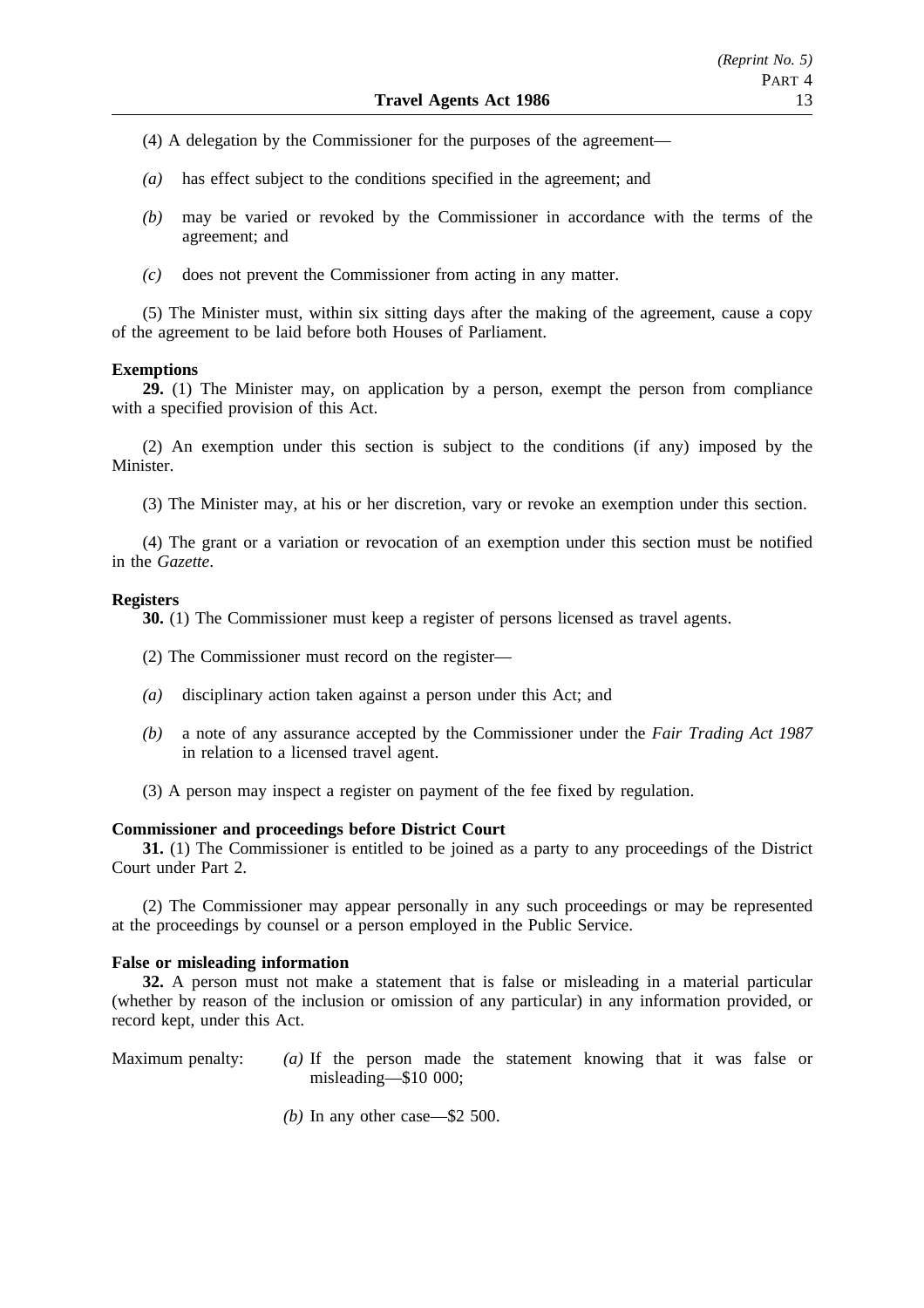## **Notice to be displayed**

**33.** A person carrying on business as a travel agent authorised by a licence must maintain in a conspicuous position in each place from which the business is carried on a notice clearly showing—

- *(a)* the name of the licensed travel agent as it appears in the licence; and
- *(b)* any other information required by regulation.

Maximum penalty: \$2 500.

#### **Travel agent to use authorised name**

**34.** (1) A licensed travel agent must not carry on business as a travel agent under any name except the agent's authorised name.

Maximum penalty: \$2 500.

(2) A licensed travel agent must ensure that the agent's authorised name and any other information required by regulation appears—

- *(a)* in any advertisement (other than an advertisement relating solely to the recruiting of staff) published in the course of the agent's business; and
- *(b)* in any letter, statement, invoice, cheque, receipt or other document issued in the course of the agent's business.

Maximum penalty: \$2 500.

#### **Accounts to be kept**

**35.** (1) A person who carries on business as a travel agent must keep such accounting records as are necessary correctly to record and explain the financial transactions and financial position of the business.

Maximum penalty: \$2 500.

- (2) The accounting records must—
- *(a)* contain sufficient information for the preparation and audit of true and fair profit and loss accounts and balance sheets; and
- *(b)* be kept at the person's principal place of business in this State; and
- *(c)* be kept in the English language.

#### **Statutory declaration**

**36.** If a person is required to provide information to the Commissioner, the Commissioner may require the information to be verified by statutory declaration and, in that event, the person will not be taken to have provided the information as required unless it has been verified in accordance with the requirements of the Commissioner.

# **Investigations**

**37.** The Commissioner of Police must, at the request of the Commissioner, investigate and report on any matter relevant to—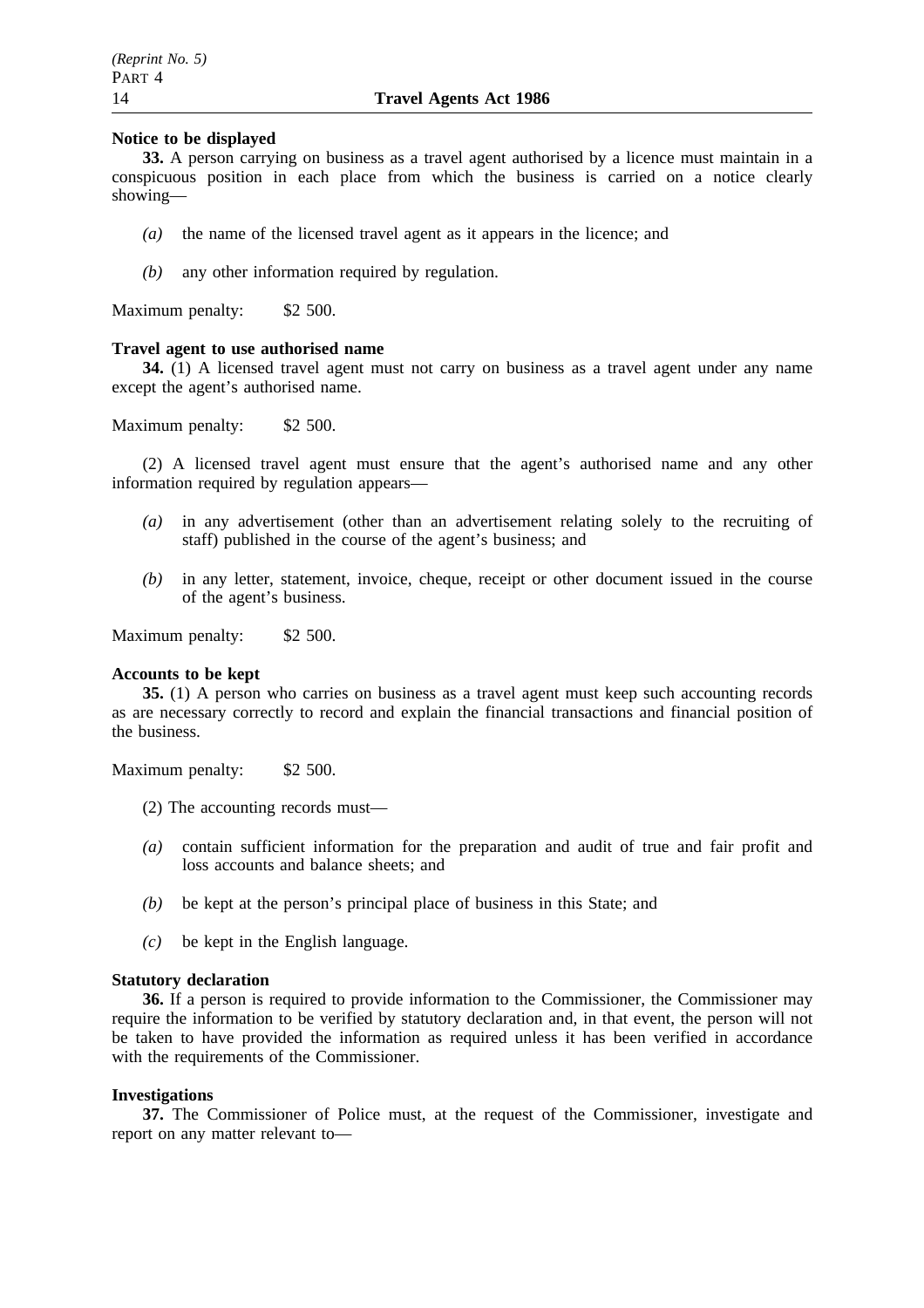- *(a)* the determination of an application under this Act; or
- *(b)* a matter that might constitute proper cause for disciplinary action under this Act.

# **General defence**

**38.** It is a defence to a charge of an offence against this Act if the defendant proves that the offence was not committed intentionally and did not result from any failure on the part of the defendant to take reasonable care to avoid the commission of the offence.

## **Liability for act or default of officer, employee or agent**

**39.** For the purposes of this Act, an act or default of an officer, employee or agent of a person carrying on a business will be taken to be an act or default of that person unless it is proved that the officer, employee or agent acted outside the scope of his or her actual, usual and ostensible authority.

# **Offences by bodies corporate**

**40.** If a body corporate is guilty of an offence against this Act, each director of the body corporate is, subject to the general defence under this Part, guilty of an offence and liable to the same penalty as may be imposed for the principal offence.

# **Continuing offence**

**41.** (1) A person convicted of an offence against a provision of this Act in respect of a continuing act or omission—

- *(a)* is liable, in addition to the penalty otherwise applicable to the offence, to a penalty for each day during which the act or omission continued of not more than one-tenth of the maximum penalty prescribed for that offence; and
- *(b)* is, if the act or omission continues after the conviction, guilty of a further offence against the provision and liable, in addition to the penalty otherwise applicable to the further offence, to a penalty for each day during which the act or omission continued after the conviction of not more than one-tenth of the maximum penalty prescribed for the offence.

(2) If an offence consists of an omission to do something that is required to be done, the omission will be taken to continue for as long as the thing required to be done remains undone after the end of the period for compliance with the requirement.

## **Prosecutions**

**42.** (1) Proceedings for an offence against this Act must be commenced—

- *(a)* in the case of an expiable offence—within the time limits prescribed for expiable offences by the *Summary Procedure Act 1921*;
- *(b)* in any other case—within 2 years of the date on which the offence is alleged to have been committed or, with the authorisation of the Minister, at a later time within 5 years of that date.
- (2) A prosecution for an offence against this Act cannot be commenced except by—
- *(a)* the Commissioner; or
- *(b)* an authorised officer under the *Fair Trading Act 1987*; or
- *(c)* a person who has the consent of the Minister to commence the prosecution.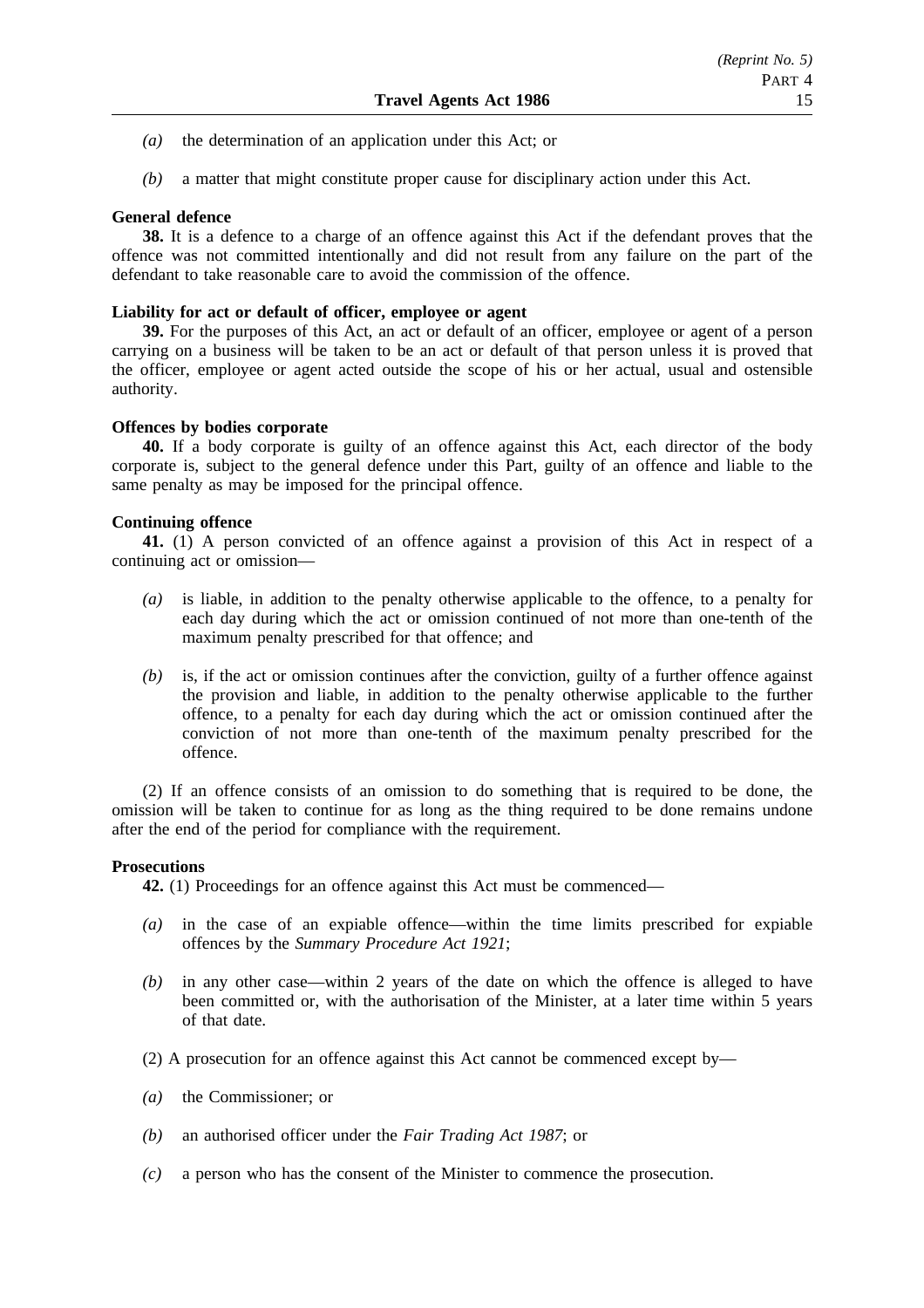(3) In any proceedings, an apparently genuine document purporting to be a certificate of the Minister certifying authorisation of, or consent to, a prosecution for an offence against this Act will be accepted, in the absence of proof to the contrary, as proof of the authorisation or consent.

## **Evidence**

**43.** In any proceedings, an apparently genuine document purporting to be a certificate of the Commissioner certifying that a person was or was not licensed as a travel agent on a specified date will be accepted, in the absence of proof to the contrary, as proof of the matters so certified.

# **Service of documents**

**44.** (1) Subject to this Act, a notice or document required or authorised by this Act to be given to or served on a person may—

- *(a)* be served on the person personally; or
- *(b)* be posted in an envelope addressed to the person—
	- (i) at the person's last known address; or
	- (ii) if the person is a licensed travel agent—at the person's address for service; or
- *(c)* if the person is a licensed travel agent—be left for the person at the address for service with someone apparently over the age of 16 years; or
- *(d)* be transmitted by facsimile transmission to a facsimile number provided by the person (in which case the notice or document will be taken to have been given or served at the time of transmission).

(2) The address for service of a licensed travel agent is the address of which the Commissioner has been last notified in writing by the agent as the agent's address for service.

## **Annual report**

**45.** (1) The Commissioner must, on or before 31 October in each year, submit to the Minister a report on the administration of this Act during the period of 12 months ending on the preceding 30 June.

(2) The Minister must, within six sitting days after receipt of the report, cause a copy of the report to be laid before each House of Parliament.

## **Regulations**

**46.** (1) The Governor may make such regulations as are contemplated by, or necessary or expedient for the purposes of, this Act.

(2) Without limiting the generality of subsection (1), the regulations may—

- *(a)* require licensed travel agents to comply with a code of conduct;
- *(b)* fix fees to be paid in respect of any matter under this Act and regulate the recovery, refund, waiver or reduction of such fees;
- *(c)* exempt (conditionally or unconditionally) classes of persons or activities from the application of this Act or specified provisions of this Act;
- *(d)* prescribe the records to be kept by licensed travel agents and the manner in which the records must be kept;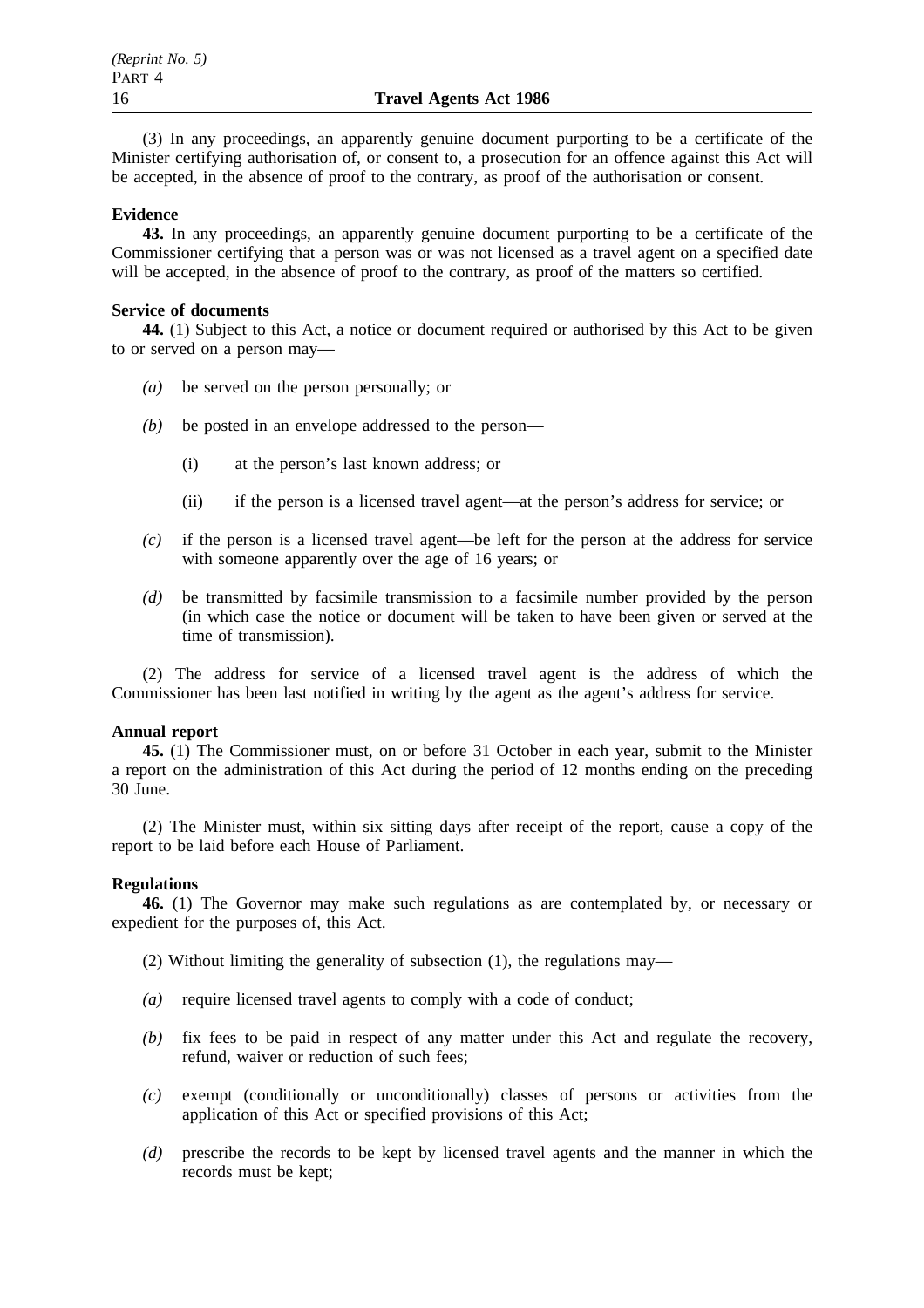- *(e)* require periodic audits to be made of the accounts required by this Act to be kept by persons who carry on business as travel agents, and provide for the appointment of auditors;
- *(f)* regulate the form and content of advertisements concerning the services offered by persons carrying on business as travel agents;
- *(g)* provide for the furnishing of returns to enable calculation of contributions to the compensation fund;
- *(h)* impose a penalty (not exceeding a fine of \$2 500) for contravention of, or noncompliance with, a regulation;
- *(i)* fix expiation fees, not exceeding \$210, for alleged offences against the regulations.
- (3) Regulations under this Act—
- *(a)* may be of general application or limited application;
- *(b)* may make different provision according to the matters or circumstances to which they are expressed to apply;
- *(c)* may provide that a matter or thing in respect of which regulations may be made is to be determined according to the discretion of the Commissioner or the Minister.

(4) The regulations may operate by reference to a specified code as in force at a specified time or as in force from time to time.

- (5) If a code is referred to in the regulations—
- *(a)* a copy of the code must be kept available for inspection by members of the public, without charge and during normal office hours, at an office determined by the Minister; and
- *(b)* evidence of the contents of the code may be given in any legal proceedings by production of a document apparently certified by the Minister to be a true copy of the code.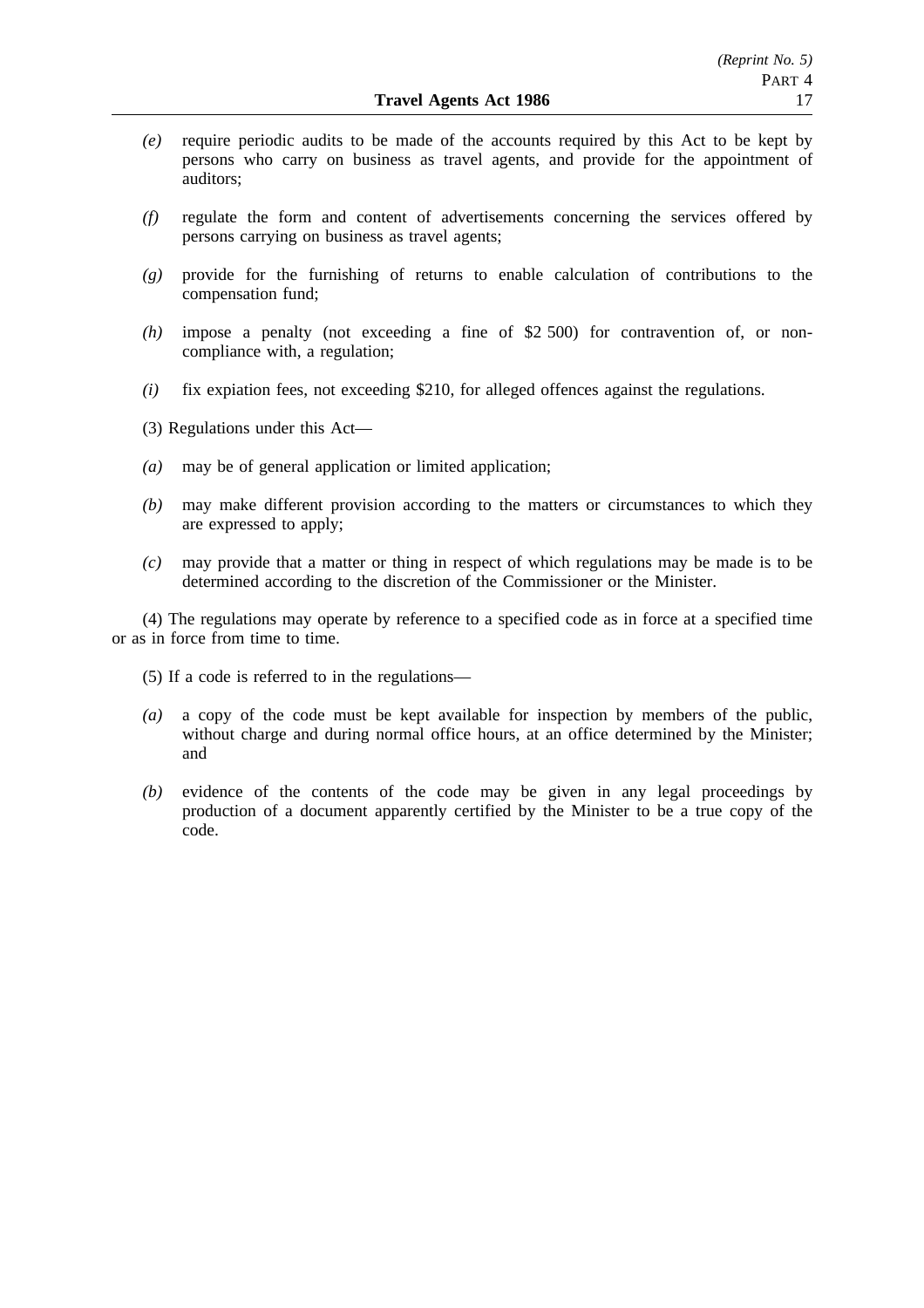# 18 **Travel Agents Act 1986**

#### **SCHEDULE**

*Appointment and Selection of Assessors for District Court*

(1) The Minister must establish the following panels of persons who may sit with the District Court as assessors in proceedings under Part 2—

*(a)* a panel consisting of persons representative of travel agents;

*(b)* a panel consisting of persons representative of members of the public who deal with travel agents.

(2) A member of a panel is to be appointed by the Minister for a term of office not exceeding three years and on conditions determined by the Minister and specified in the instrument of appointment.

(3) A member of a panel is, on the expiration of a term of office, eligible for reappointment.

(4) Subject to subclause (5), if assessors are to sit with the District Court in proceedings under Part 2, a Judge of the Court must select one member from each of the panels to sit with the Court in the proceedings.

(5) A member of a panel who has a personal or a direct or indirect pecuniary interest in a matter before the District Court is disqualified from participating in the hearing of the matter.

(6) If an assessor dies or is for any reason unable to continue with any proceedings, the District Court constituted of the judicial officer who is presiding at the proceedings and the other assessor may, if the judicial officer so determines, continue and complete the proceedings.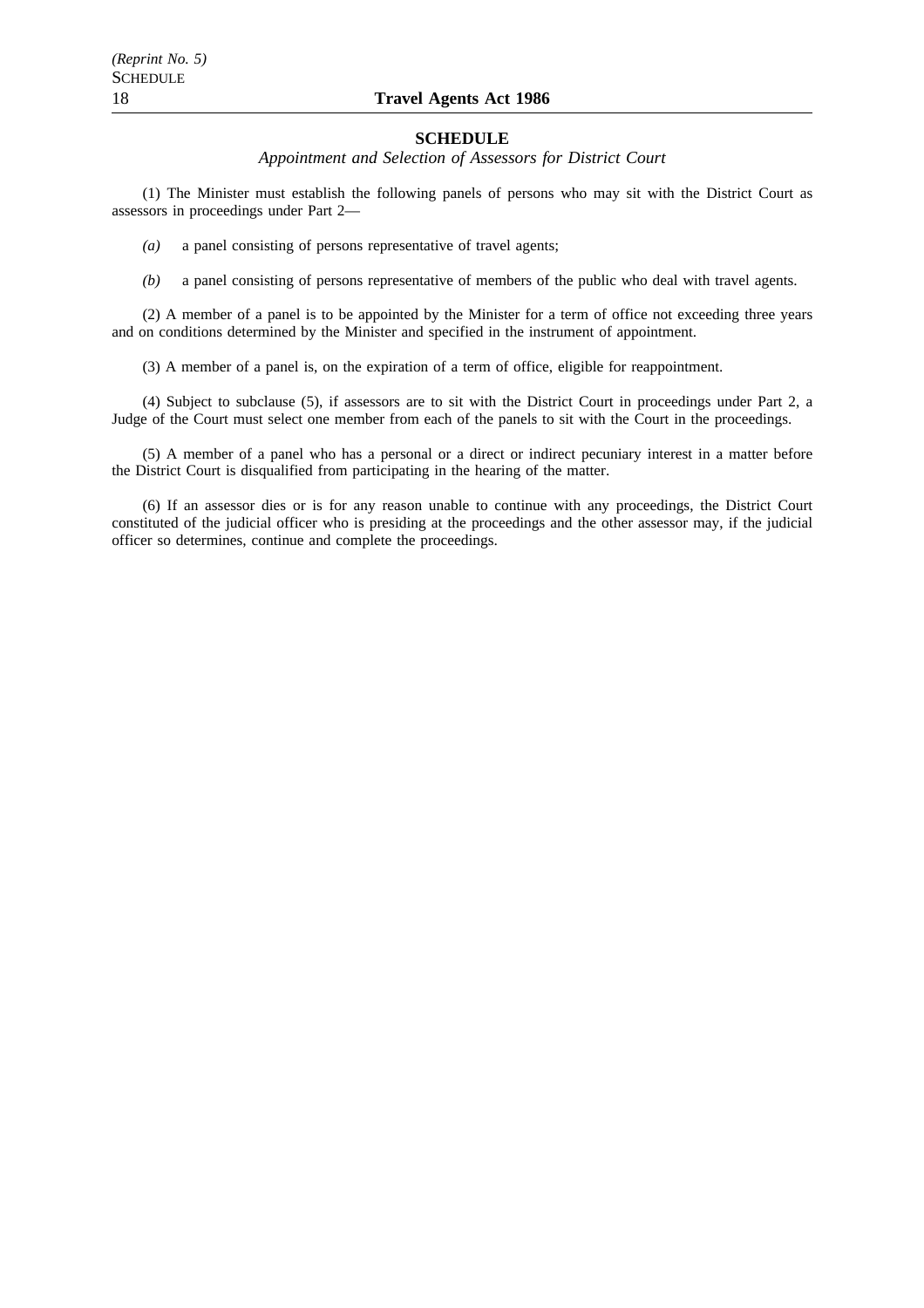# **APPENDIX**

#### **LEGISLATIVE HISTORY**

#### **Transitional Provisions**

(*Transitional provisions from Travel Agents (Miscellaneous) Amendment Act 1996, s. 10*)

10. (1) Subject to this Act, a licence in force under Division 1 of Part 2 of the principal Act immediately before the commencement of this Act continues in force as a licence under Division 1 of Part 2 of the principal Act as amended by this Act subject to the same licence conditions (if any).

(2) An approval of qualifications by the Commercial Tribunal in force under section 10A of the principal Act immediately before the commencement of this Act continues as an approval by the Commissioner under section 13 of the principal Act as amended by this Act.

(3) If an order or decision of the Commercial Tribunal is in force or continues to have effect under Division 2 of Part 2 of the principal Act immediately before the commencement of this Act, the order or decision has effect as if it were an order of the District Court under Division 2 of Part 2 of the principal Act as amended by this Act.

#### **Legislative History**

(*entries in bold type indicate amendments incorporated since the last reprint*)

| Section 2:<br>Section 3:<br>Section $4(1)$ :<br>Section $4(2)$ :                                                                                                                                                                                  | repealed by 11, 1996, s. 11 (Sched.)<br>definition of "authorised name" amended by 11, 1996, s. $3(a)$<br>definition of "authorised officer" amended by 43, 1987, s. 26(a)<br>definition of "the compensation fund" amended by 73, 1988, s. 2<br>definitions of "director" and "District Court" inserted by<br>11, 1996, s. 3(b)<br>definition of "office" repealed by 11, 1996, s. 11 (Sched.)<br>definitions of "the Registrar" and "the Tribunal" repealed by<br>11, 1996, s. $3(c)$<br>substituted by 11, 1996, s. $4(a)$<br>amended by 11, 1996, s. 4(b)<br>Part 2 comprising ss. 7 - 18 and headings amended by 88, 1986,<br>ss. 3-6; 55, 1992, ss. 19, 20; repealed and ss. 7 - 18C and<br>headings inserted in its place by 11, 1996, s. 5 |
|---------------------------------------------------------------------------------------------------------------------------------------------------------------------------------------------------------------------------------------------------|----------------------------------------------------------------------------------------------------------------------------------------------------------------------------------------------------------------------------------------------------------------------------------------------------------------------------------------------------------------------------------------------------------------------------------------------------------------------------------------------------------------------------------------------------------------------------------------------------------------------------------------------------------------------------------------------------------------------------------------------------|
| <b>Section 18A:</b><br>Section 18B(1):<br>Section $19(2)$ :<br>Sections 20 and 21:<br>Section $21(1)$ :<br>Section $21(2)$ :<br>Section $21(3)$ :<br>Sections 22 - 24:<br>Section $25(2)$ and $(3)$ :<br>Section $26(2)$ :<br>Sections 27 and 28: | amended by 21, 1998, s. 37<br>amended by 21, 1998, Sched. cl. 10<br>amended by 11, 1996, s. 11 (Sched.)<br>substituted by $73$ , 1988, s. 3<br>amended by 11, 1996, s. 6(a)<br>repealed by 11, 1996, s. 6(b)<br>amended by 11, 1996, s. 6(c)<br>repealed by 73, 1988, s. 3<br>substituted by 11, 1996, s. 7<br>repealed by 73, 1988, s. 4<br>repealed by 43, 1987, s. 26(b)<br>Part 4 comprising ss. 29 - 38 and heading amended by 73, 1988,<br>ss. 5, 6; repealed and ss. 27 - 46 and heading inserted in its<br>place by 11, 1996, s. 8                                                                                                                                                                                                         |
| Section $42(1)$ :<br>Section $46(2)$ :                                                                                                                                                                                                            | substituted by 21, 1998, Sched. cl. 10<br>amended by 34, 1996, s. 4 (Sched. cl. 40)                                                                                                                                                                                                                                                                                                                                                                                                                                                                                                                                                                                                                                                                |